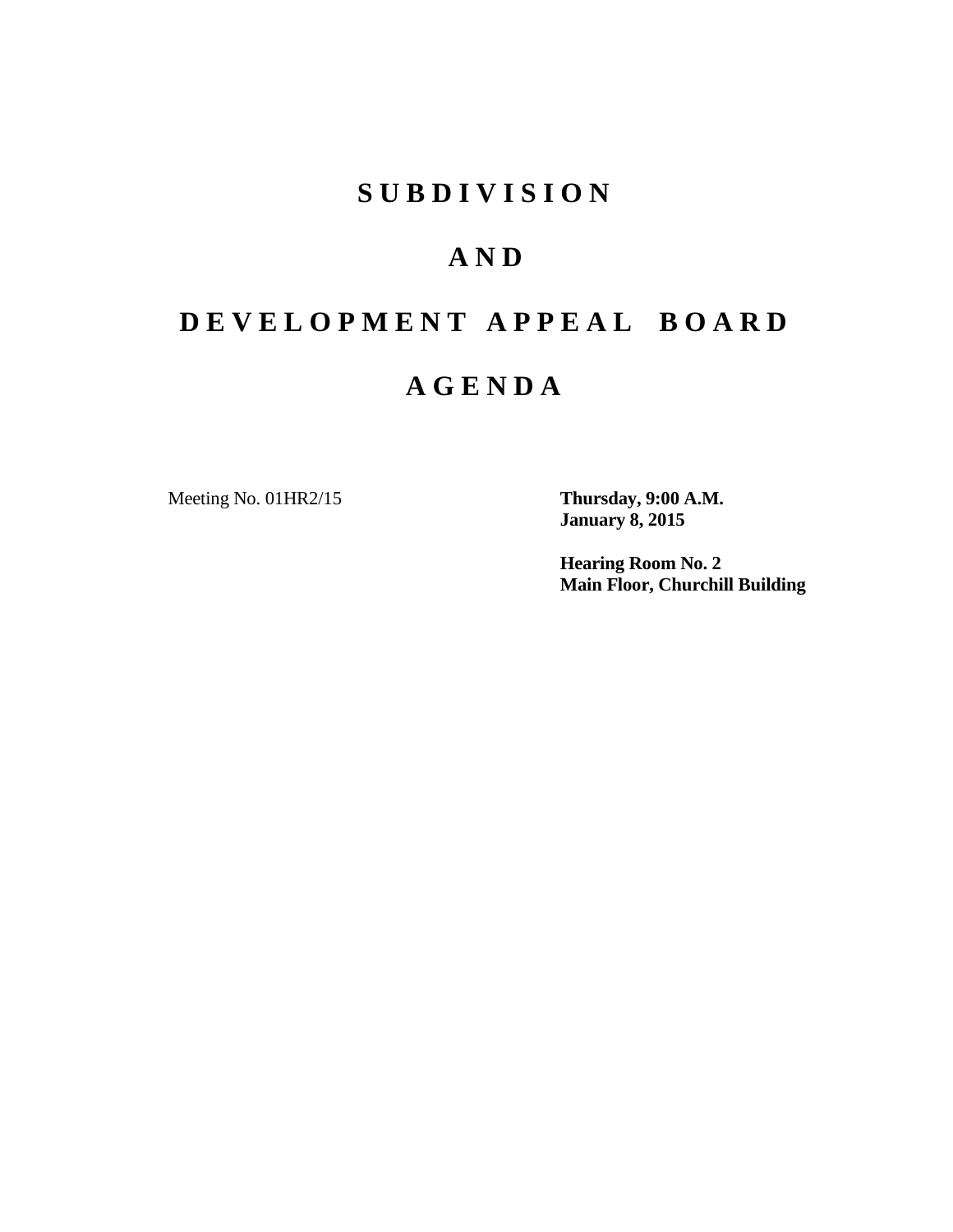# **SUBDIVISION AND DEVELOPMENT APPEAL BOARD HEARING ROOM NO. 2**

| 9:00 A.M.<br>81439690-007   | $SDAB-D-15-004$                        | Order to CEASE the Use<br>(General Industrial – Waste<br>Removal Business) and<br>removal of ALL business<br>related materials from the<br>site.<br>$10851 - 75$ Avenue NW                          | Н            |
|-----------------------------|----------------------------------------|-----------------------------------------------------------------------------------------------------------------------------------------------------------------------------------------------------|--------------|
|                             | LUNCH BREAK - 11:15 A.M. TO 11:45 A.M. |                                                                                                                                                                                                     |              |
| 11:45 A.M.<br>162862587-001 | SDAB-D-15-005                          | Construct an exterior<br>alteration to an existing<br><b>Single Detached House</b><br>(Driveway extension, 3.05)<br>metres by 7.62 metres),<br>existing without permits.<br>$18920 - 90A$ Avenue NW | $\mathbf{H}$ |
| 12:45 P.M.<br>162106704-001 | SDAB-D-15-006                          | <b>Construct an Accessory</b><br>Building (6.71 metres by<br>9.14 metres (Detached<br>Garage) existing without<br>permits.<br>4058 - Alexander Way SW                                               | Ш            |
|                             |                                        |                                                                                                                                                                                                     |              |

*NOTE: Unless otherwise stated, all references to "Section numbers" in this Agenda refer to the authority under the Edmonton Zoning Bylaw 12800.*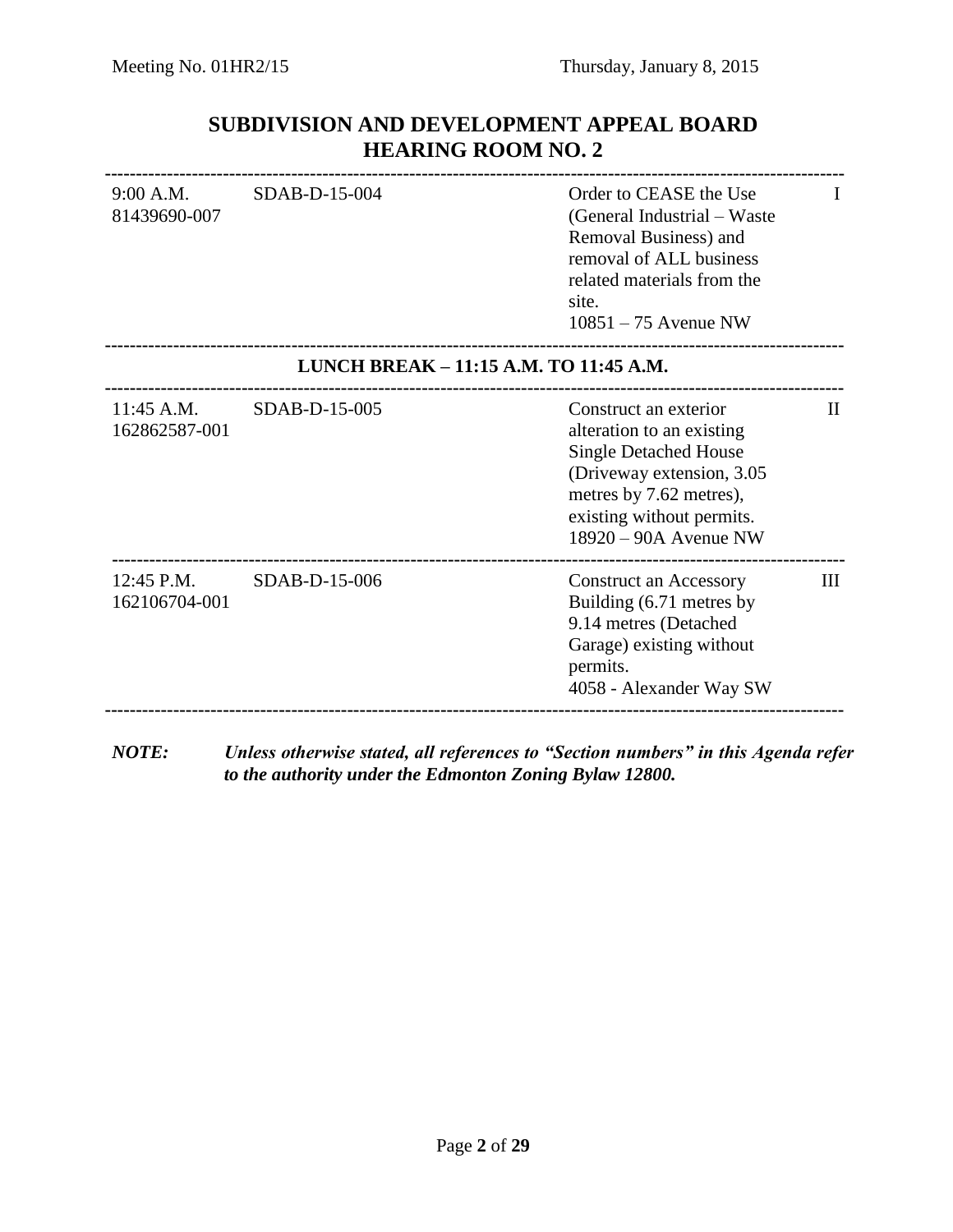Meeting No. 01HR2/15 Thursday, January 8, 2015

## **ITEM I: 9:00 A.M. FILE: SDAB-D-15-004**

# AN APPEAL FROM THE DECISION OF THE DEVELOPMENT OFFICER

| <b>APPLICATION NO.:</b>                              | 81439690-007.                                                                                                                                                                                                                  |
|------------------------------------------------------|--------------------------------------------------------------------------------------------------------------------------------------------------------------------------------------------------------------------------------|
| <b>APPLICATION TO:</b>                               | Appeal an Order to CEASE the Use<br>(General Industrial - Waste Removal<br>Business)<br>and removal of ALL<br>business related materials from the<br>site. This Order is to be complied with<br>on or before December 4, 2014. |
| <b>DECISION DATE:</b>                                | November 13, 2014.                                                                                                                                                                                                             |
| <b>DATE OF APPEAL:</b>                               | November 28, 2014.                                                                                                                                                                                                             |
| <b>MUNICIPAL DESCRIPTION</b><br>OF SUBJECT PROPERTY: | $10851 - 75$ Avenue NW.                                                                                                                                                                                                        |
| <b>LEGAL DESCRIPTION:</b>                            | Lot 1, Block, 4, Plan 5765Q.                                                                                                                                                                                                   |
| ZONE:                                                | RF6 Medium Density Multiple Family<br>Zone.                                                                                                                                                                                    |
| <b>OVERLAY:</b>                                      | Medium<br>Residential<br>Scale<br>Infill<br>Overlay                                                                                                                                                                            |
| <b>STATUTORY PLAN:</b>                               | Corridor<br>109<br><b>Street</b><br>Area<br>Redevelopment Plan.                                                                                                                                                                |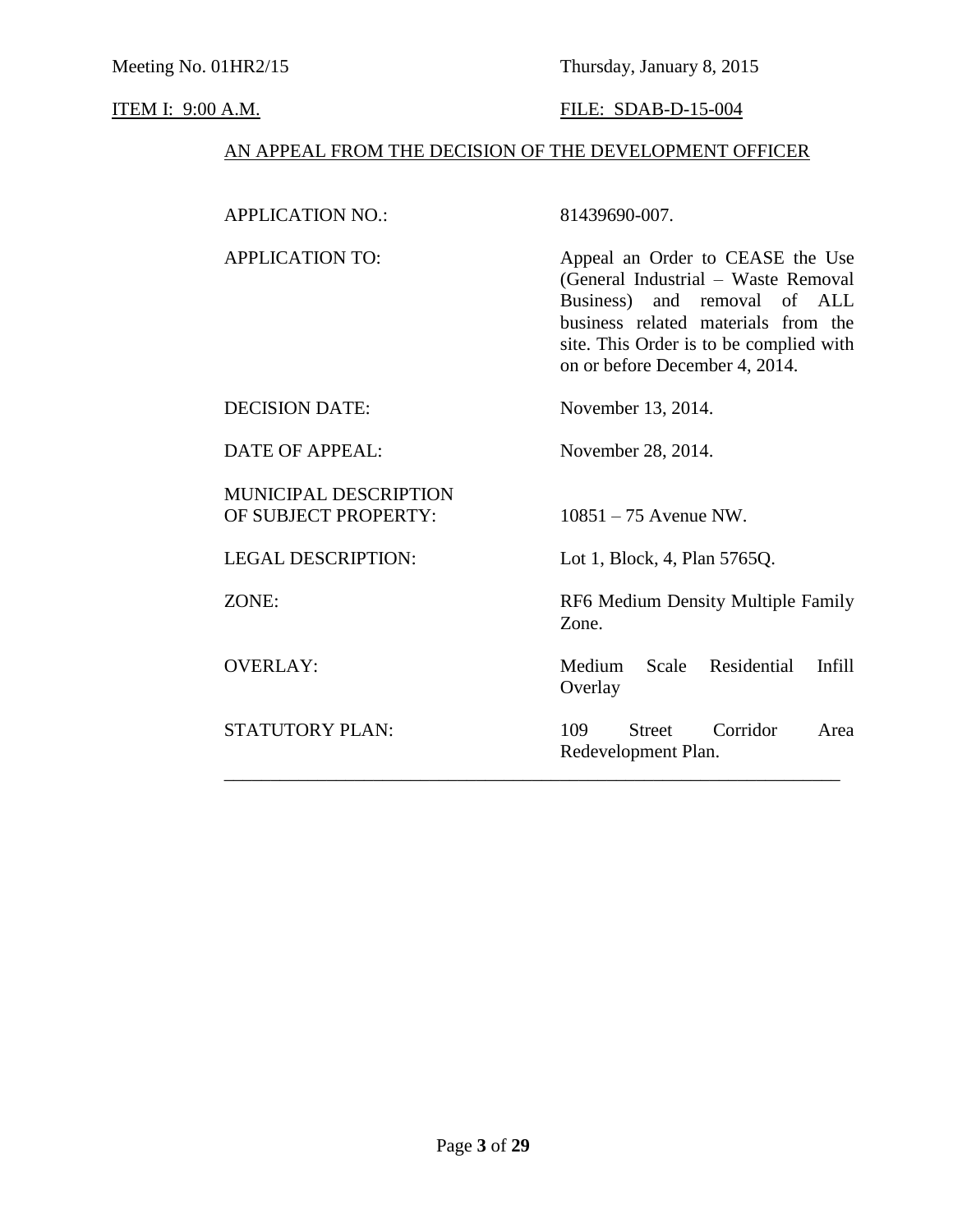### DEVELOPMENT OFFICER'S DECISION

A check with Land Titles Office discloses that you are the registered owner(s) of the property located at 10851 – 75 Avenue NW, legally described as Plan 5765Q Block 4, Lot 1.

### **LAND USE INFRACTION:**

The property is zoned RF6 (Medium Density Multiple Family Zone) in accordance with Section 170 of the Edmonton Zoning Bylaw. Our investigation revealed that a Use (General Industrial – Waste Removal Business) has been developed. The City of Edmonton has not issued a development permit for the Use (General Industrial – Waste Removal Business), which is contrary to Section 683 of the *Municipal Government Act,* R.S.A. 2000, c.M-26.1.

### **ORDER:**

Pursuant to Section 645 of the Municipal Government Act, R.S.A. 2000, YOU ARE HEREBY ORDERED TO: CEASE the Use (General Industrial – Waste Removal Business) and removal of ALL business related materials from the site.

This order is to be complied with on or before December 4, 2014.

### **CONSEQUENCES FOR NON-COMPLIANCE:**

In the event that a person fails to comply with an Order issued under Section 645, Section 646 of the Municipal Government Act authorizes the City to enter on the land and take any action necessary to carry out the Order. Section 553 (1)(h.1) of the Act provides that the costs and expenses of carrying out an order may be added to the tax roll of the property and Section 566(1), subject to subsection (2), a person who is found guilty of an offence under this Act is liable to a fine of not more than \$10,000.00 or to imprisonment for not more than one year, or to both fine and imprisonment.

The property will be inspected on or before December 4, 2014 to determine compliance with this Order.

Failure to comply will result in action as described in Section 646.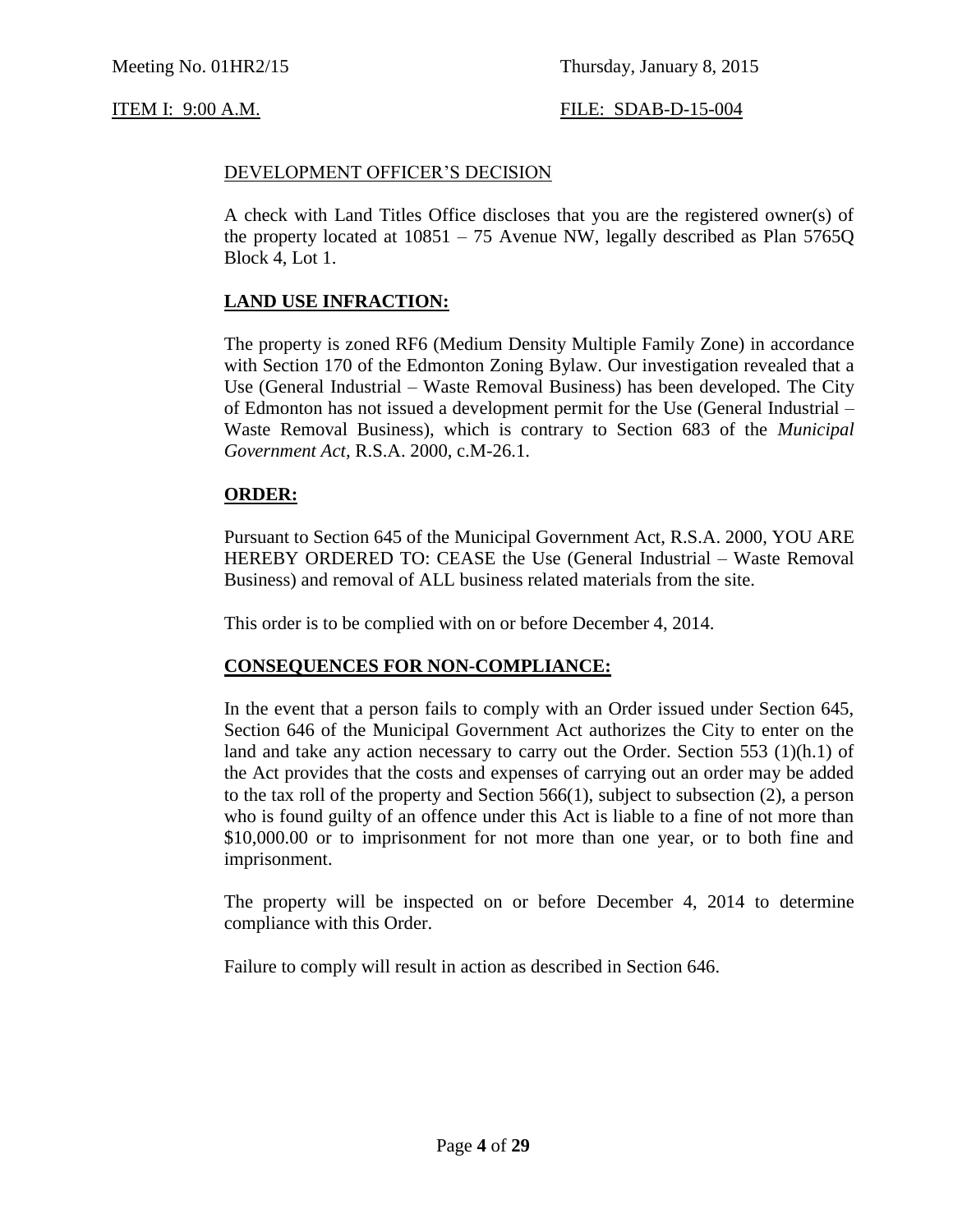### DEVELOPMENT OFFICER'S DECISION (CONTINUED)

YOU ARE HEREBY NOTIFIED that if YOU HAVE NOT CEASED THE USE (GENERAL INDUSTRIAL – WASTE REMOVAL BUSINESS) AND REMOVED ALL BUSINESS RELATED MATERIALS FROM THE SITE by the December 4, 2014 deadline, the City may carry out the Order by entering onto the property and performing remedial action pursuant to Section 646, and all the costs and expenses in doing so will be added to the tax roll pursuant to Section 553(1)(h.1) of the *Municipal Government Act* R.S.A. 2000.

Following are Sections 553, 645, 646, 683, 685 and 686 of the Municipal Government Act, R.S.A. 2000, c.M-26.1, which provides you with the right to appeal this Order and enables the City to add all costs associated with this action to the tax roll of the property.

If you have any questions in regards to this matter, please contact the writer at 780- 496-2687.

\_\_\_\_\_\_\_\_\_\_\_\_\_\_\_\_\_\_\_\_\_\_\_\_\_\_\_\_\_\_\_\_\_\_\_\_\_\_\_\_\_\_\_\_\_\_\_\_\_\_\_\_\_\_\_\_\_\_\_\_\_\_\_\_\_\_\_

### APPELLANT'S SUBMISSION

"This property did have a business license but that was not renewed by the City. I will not use this property to store any business related materials. The Order, however, is not clear and could be interpreted to mean I am not allowed to store my own personal items and tools. There needs to be clarity so that the enforcement officers don't think they can come and clear out my belongings. I will also file a charter notice if any government agents come on my land without a warrant."

#### SUBDIVISION AND DEVELOPMENT APPEAL BOARD OFFICER'S COMMENTS

\_\_\_\_\_\_\_\_\_\_\_\_\_\_\_\_\_\_\_\_\_\_\_\_\_\_\_\_\_\_\_\_\_\_\_\_\_\_\_\_\_\_\_\_\_\_\_\_\_\_\_\_\_\_\_\_\_\_\_\_\_\_\_\_\_\_\_

This application is to appeal an Order. The Order is to cease the Use (General Industrial – Waste Removal Business) and remove ALL business related materials from the Site. This Order is to be complied with on or before December 4, 2014.

The site is located on the southeast corner of 75 Avenue and 109 Street, and is zoned RF6 Medium Density Multiple Family Zone, Section 170 of the Edmonton Zoning Bylaw 12800. The site is within the Medium Scale Residential Infill Overlay, Section 823. The site is also within the 109 Street Corridor Area Redevelopment Plan, under Bylaw 16242 (as amended), approved by City Council on August 26, 2013.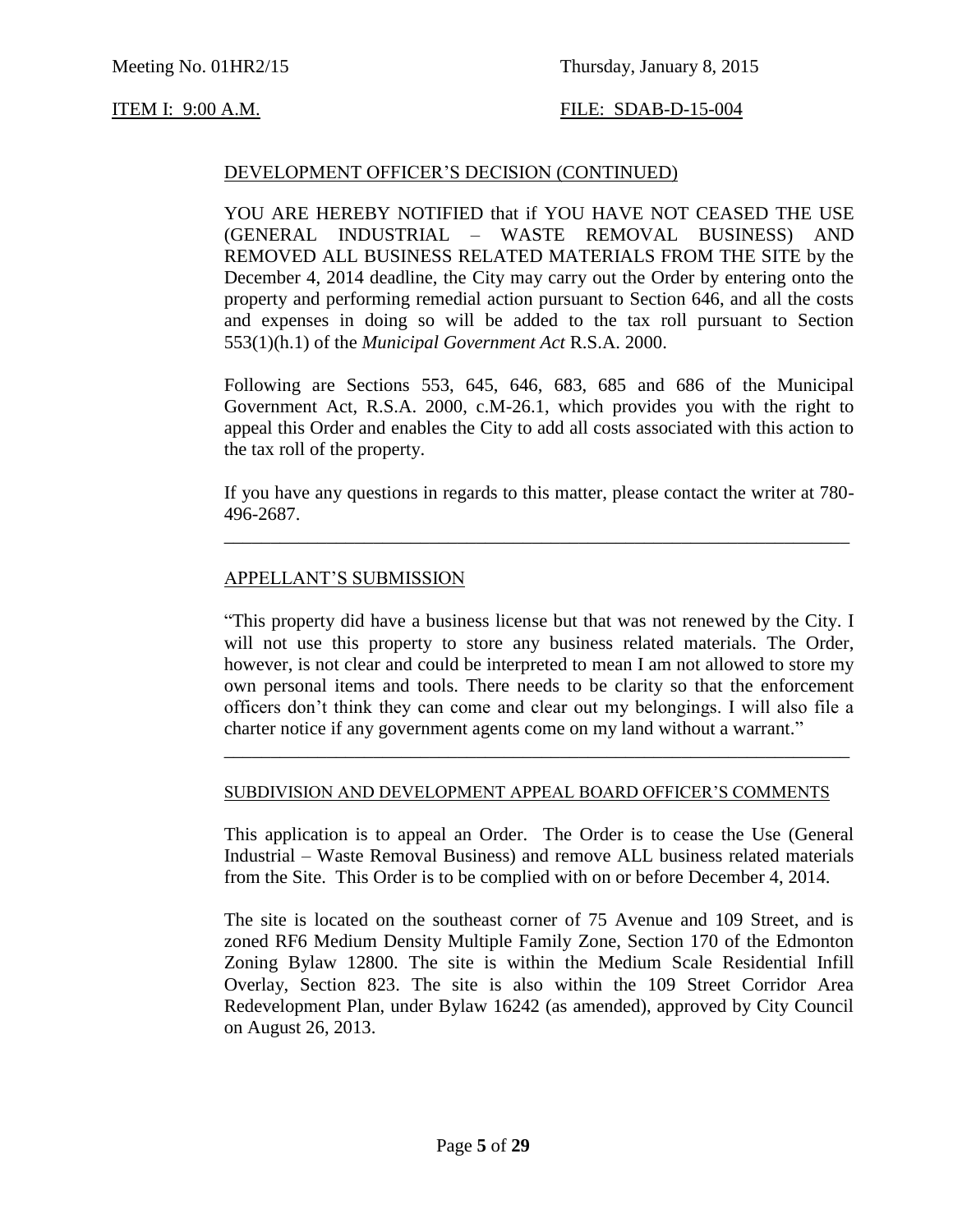#### SUBDIVISION AND DEVELOPMENT APPEAL BOARD OFFICER'S COMMENTS (CONTINUED):

Section 686(1)(a)(i) of the *Municipal Government Act* states "a development appeal to a subdivision and development appeal board is commenced by filing a notice of the appeal, containing reasons, with the board within 14 days…after the date on which the person is notified of the order or decision or the issuance of the development permit."

The Order issued by the Development Officer is dated November 13, 2014. Fourteen days from the date of issuance is November 27, 2014 and the Notice of Appeal was filed on November 28, 2014.

Section 645 of the *Municipal Government Act* states:

**645(1)** Despite section 545, if a development authority finds that a development, land use or use of a building is not in accordance with

- (a) this Part or a land use bylaw or regulations under this Part, or
- (b) a development permit or subdivision approval,

the development authority may act under subsection (2).

**(2)** If subsection (1) applies, the development authority may, by written notice, order the owner, the person in possession of the land or building or the person responsible for the contravention, or any or all of them, to

- (a) stop the development or use of the land or building in whole or in part as directed by the notice,
- (b) demolish, remove or replace the development, or
- (c) carry out any other actions required by the notice so that the development or use of the land or building complies with this Part, the land use bylaw or regulations under this Part, a development permit or a subdivision approval,

within the time set out in the notice.

**(3)** A person who receives a notice referred to in subsection (2) may appeal to the subdivision and development appeal board in accordance with section 685.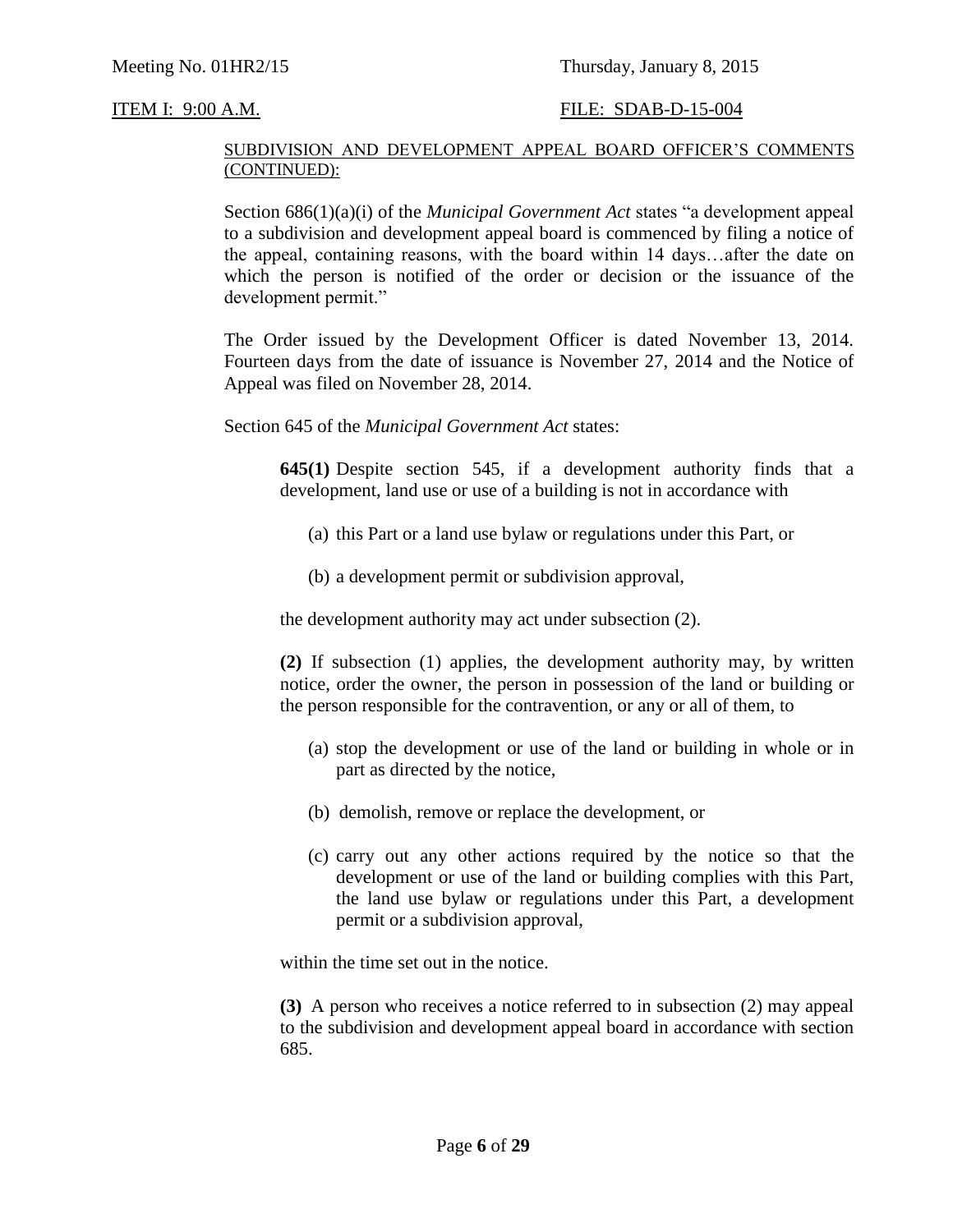#### SUBDIVISION AND DEVELOPMENT APPEAL BOARD OFFICER'S COMMENTS (CONTINUED):

Section 5.1 of the Zoning Bylaw states:

### **No Person:**

- 1. shall commence, or cause or allow to be commenced, a Development without a development Permit therefore issued under the provisions of Section 12 of this Bylaw; or
- 2. shall carry on, or cause or allow to be carried on a development without a Development Permit therefore issued under Section 12 of this Bylaw.

Section 687(3) states "in determining an appeal, the subdivision and development appeal board

….

- (c) may confirm, revoke or vary the order, decision or development permit or any condition attached to any of them or make or substitute an order, decision or permit of its own;
- (d) may make an order or decision or issue or confirm the issue of a development permit even though the proposed development does not comply with the land use bylaw if, in its opinion,
	- (i) the proposed development would not
		- (A) unduly interfere with the amenities of the neighbourhood, or
		- (B) materially interfere with or affect the use, enjoyment or value of neighbouring parcels of land,

and

### **(ii) the proposed development conforms with the use prescribed for that land or building in the land use bylaw."**

A **General Industrial Use** is neither a Permitted Use nor a Discretionary Use in the RF6 Medium Density Multiple Family Zone.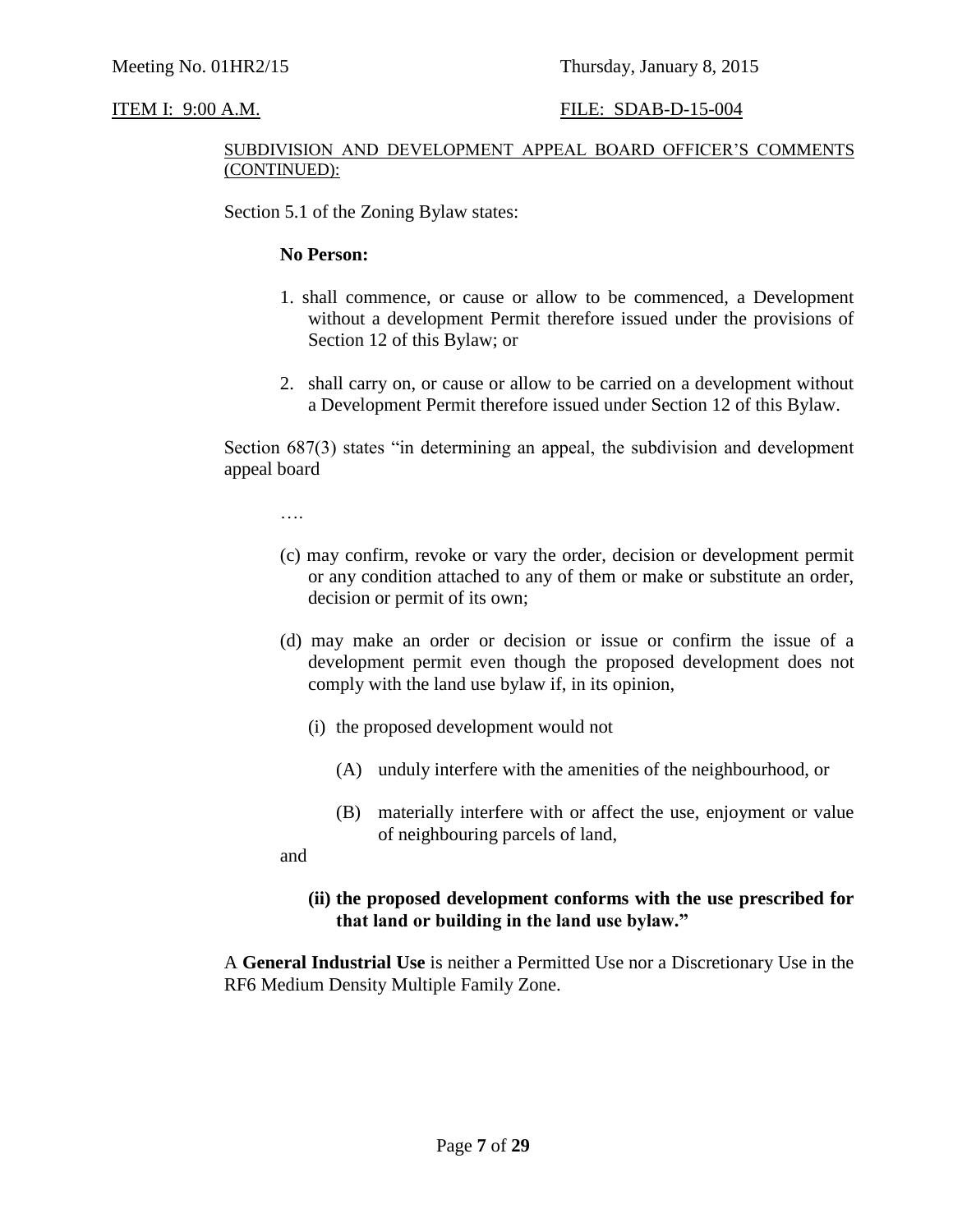#### SUBDIVISION AND DEVELOPMENT APPEAL BOARD OFFICER'S COMMENTS (CONTINUED):

Under Section 7.5(2), **General Industrial Use** means development used principally for one or more of the following activities:

- a. the processing of raw materials;
- b. the making, manufacturing or assembling of semi-finished or finished goods, products or equipment;
- c. the cleaning, servicing, repairing or testing of materials, goods and equipment normally associated with industrial or commercial businesses or cleaning, servicing and repair operations to goods and equipment associated with personal or household use, where such operations have impacts that would make them incompatible in Non-industrial Zones;
- d. the storage or transshipping of materials, goods and equipment;
- e. the distribution and sale of materials, goods and equipment to institutions or industrial and commercial businesses for their direct use or to General Retail Stores or other sales Use Classes defined in this Bylaw for resale to individual customers; or
- f. the training of personnel in general industrial operations.

This Use Class includes vehicle body repair and paint shops. This Use Class does not include Major Impact Utility Services and Minor Impact Utility Services or the preparation of food and beverages for direct sale to the public.

The following permit applications are listed in the Sustainable Development Department POSSE system:

| <b>Application</b> | <b>Description</b>      | <b>Decision</b>                                                                                                                                                                                                                                                                                                                                                                                                                                    |
|--------------------|-------------------------|----------------------------------------------------------------------------------------------------------------------------------------------------------------------------------------------------------------------------------------------------------------------------------------------------------------------------------------------------------------------------------------------------------------------------------------------------|
| <b>Number</b>      |                         |                                                                                                                                                                                                                                                                                                                                                                                                                                                    |
| 160145712-001      | <b>Violation Notice</b> | November 3, 2014; An inspection<br>of the above noted property by this<br>Department revealed that a four-<br>Unit Lodging House use has been<br>operating from this location without<br>a valid Development Permit.<br>In accordance with Section 5.1 of<br>the City of Edmonton Zoning<br>Bylaw 12800, the Change-of-Use<br>of a Single Detached Dwelling to a<br>Lodging House constitutes<br>Development requiring<br>a<br>Development Permit. |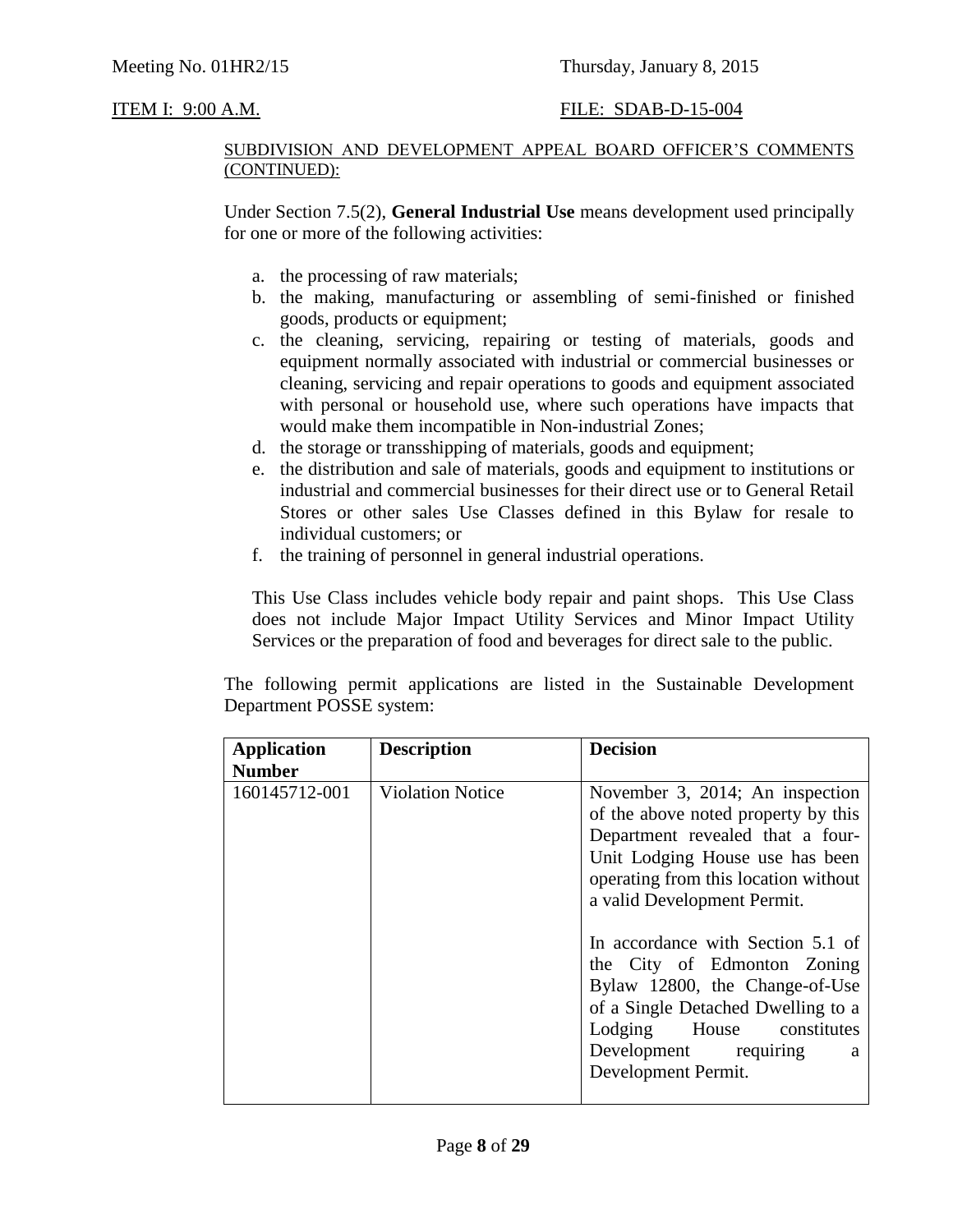| 160145712-001<br>(Continued) |                         | You must obtain a Development<br>Permit for a Lodging House use or                                                                                                                                                                                                 |
|------------------------------|-------------------------|--------------------------------------------------------------------------------------------------------------------------------------------------------------------------------------------------------------------------------------------------------------------|
|                              |                         | revert the property back to a Single<br>Detached<br>Dwelling<br>by<br>decommissioning the Lodging<br>House use. To decommission the<br>Lodging House use, you must<br>reduce the number of unrelated<br>persons residing on the property to<br>a maximum of three. |
|                              |                         | If you fail to comply with this<br>violation notice by December 18,<br>2014, the City of Edmonton will<br>fines<br>and/or<br>issue<br>pursue<br>enforcement under the provisions<br>of the Municipal Government Act,<br>R.S.A. 2000.                               |
|                              |                         | $  \dots$                                                                                                                                                                                                                                                          |
| 81439690-007                 | <b>Violation Notice</b> | May 1, 2014; An inspection of the<br>above noted property by<br>this<br>Department revealed<br>the<br>Use<br>(General Contractor Service) is<br>operating, for which, according to<br>our records, no development permit<br>has been issued.                       |
|                              |                         | Edmonton Zoning Bylaw 12800                                                                                                                                                                                                                                        |
|                              |                         | 5.<br>Required<br>Approval<br>For<br>Development                                                                                                                                                                                                                   |
|                              |                         | 5.1 No Person:                                                                                                                                                                                                                                                     |
|                              |                         | Shall commence, or cause or allow<br>to be commenced, a Development<br>development Permit<br>without<br>a<br>therefor issued under the provisions<br>of Section 12 of this Bylaw; or                                                                               |
|                              |                         | Shall carry on, or cause or allow to<br>carried<br>on<br>development<br>$\rm{a}$<br>be<br>without a Development Permit<br>therefor issued under Section 12 of                                                                                                      |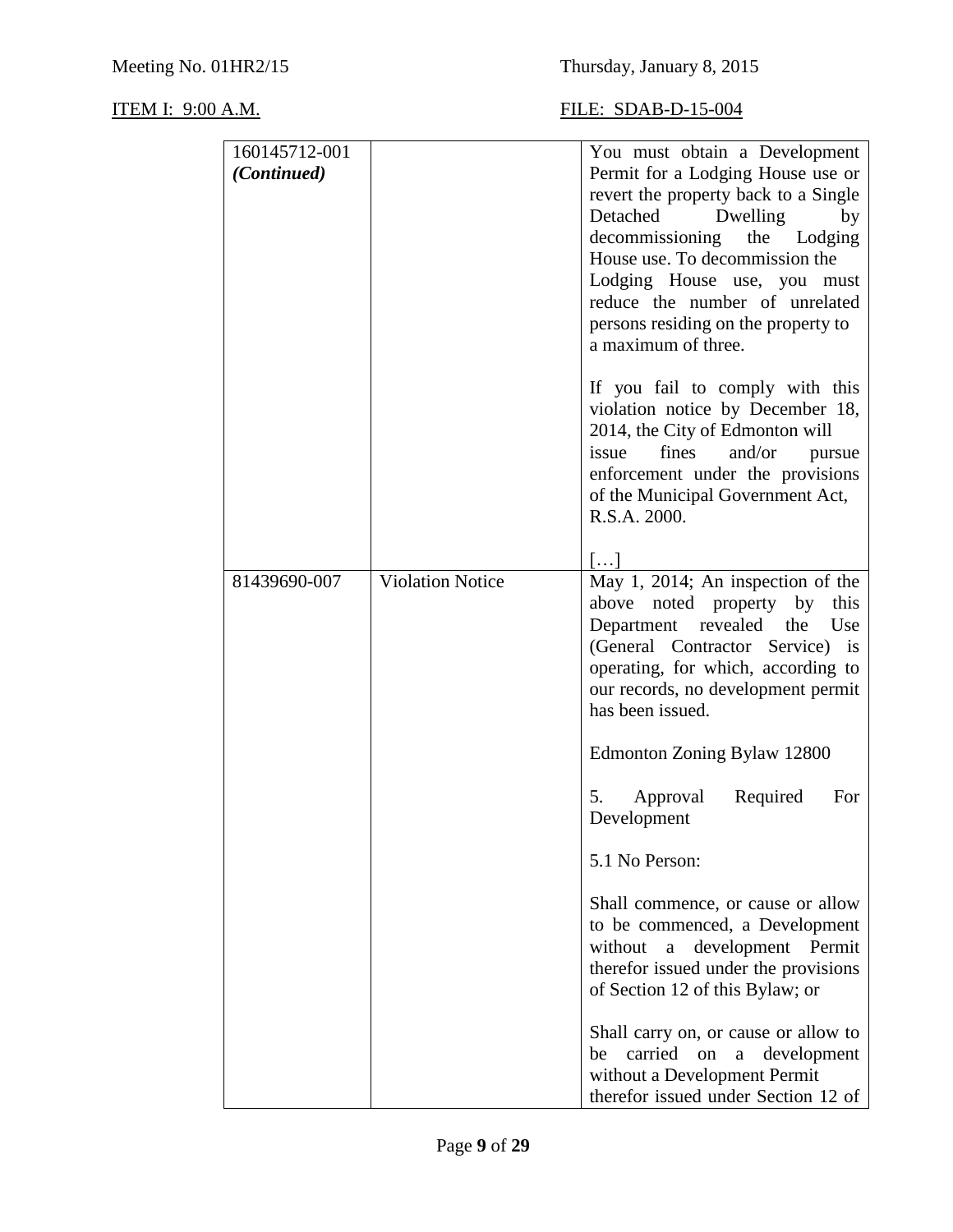| 81439690-007                         |                                                                                                                                                 | this Bylaw.                                                                                                                                                                                                                                                                                                                                                                                                            |
|--------------------------------------|-------------------------------------------------------------------------------------------------------------------------------------------------|------------------------------------------------------------------------------------------------------------------------------------------------------------------------------------------------------------------------------------------------------------------------------------------------------------------------------------------------------------------------------------------------------------------------|
| (Continued)                          |                                                                                                                                                 |                                                                                                                                                                                                                                                                                                                                                                                                                        |
|                                      |                                                                                                                                                 | 5.2 An approved Development<br>Permit means that the proposed<br>development has been reviewed<br>against the provisions of this bylaw.<br>It does not remove obligations to<br>conform with other legislation,<br>bylaws or land title instruments<br>such as the Municipal Government<br>Act, the Edmonton Building Permit<br>Bylaw or any caveats, covenants or<br>easements that might be attached to<br>the Site. |
|                                      |                                                                                                                                                 | You must cease the use and remove<br>all business related materials from<br>site. If some action has not been<br>taken to rectify the situation by<br>June 1, 2014, the City of Edmonton<br>will issue fines and/or pursue<br>enforcement under the provisions<br>of the Municipal Government Act,<br>R.S.A. 2000.                                                                                                     |
|                                      |                                                                                                                                                 | $[\ldots]$                                                                                                                                                                                                                                                                                                                                                                                                             |
| 81439690-009<br><b>SDAB-D-14-070</b> | Operate a Major Home<br><b>Based</b><br><b>Business</b><br>office<br>(Administration<br>Junk Removal<br>for<br>$\sqrt{2}$<br>Hauling business). | April 4, 2014; that the appeal be<br>DENIED and the decision of the<br>refusal by the Development<br>Authority CONFIRMED.                                                                                                                                                                                                                                                                                              |
| 81439690-008                         | To<br>operate<br>a<br>Home Based Business<br>(Administration<br>office<br>Junk Removal<br>for<br>$\sqrt{ }$<br>Hauling business).               | Major   February 6, 2014; Refused.                                                                                                                                                                                                                                                                                                                                                                                     |
| 81439690-007                         | <b>Violation Notice</b>                                                                                                                         | January 9, 2014;                                                                                                                                                                                                                                                                                                                                                                                                       |
|                                      |                                                                                                                                                 | An inspection of the above noted<br>property<br>by<br>this<br>Department<br>revealed<br>the<br>(General<br>Use<br>Contractor Service) is operating, for<br>which, according to our records, no<br>development permit<br>has<br>been<br>issued.                                                                                                                                                                         |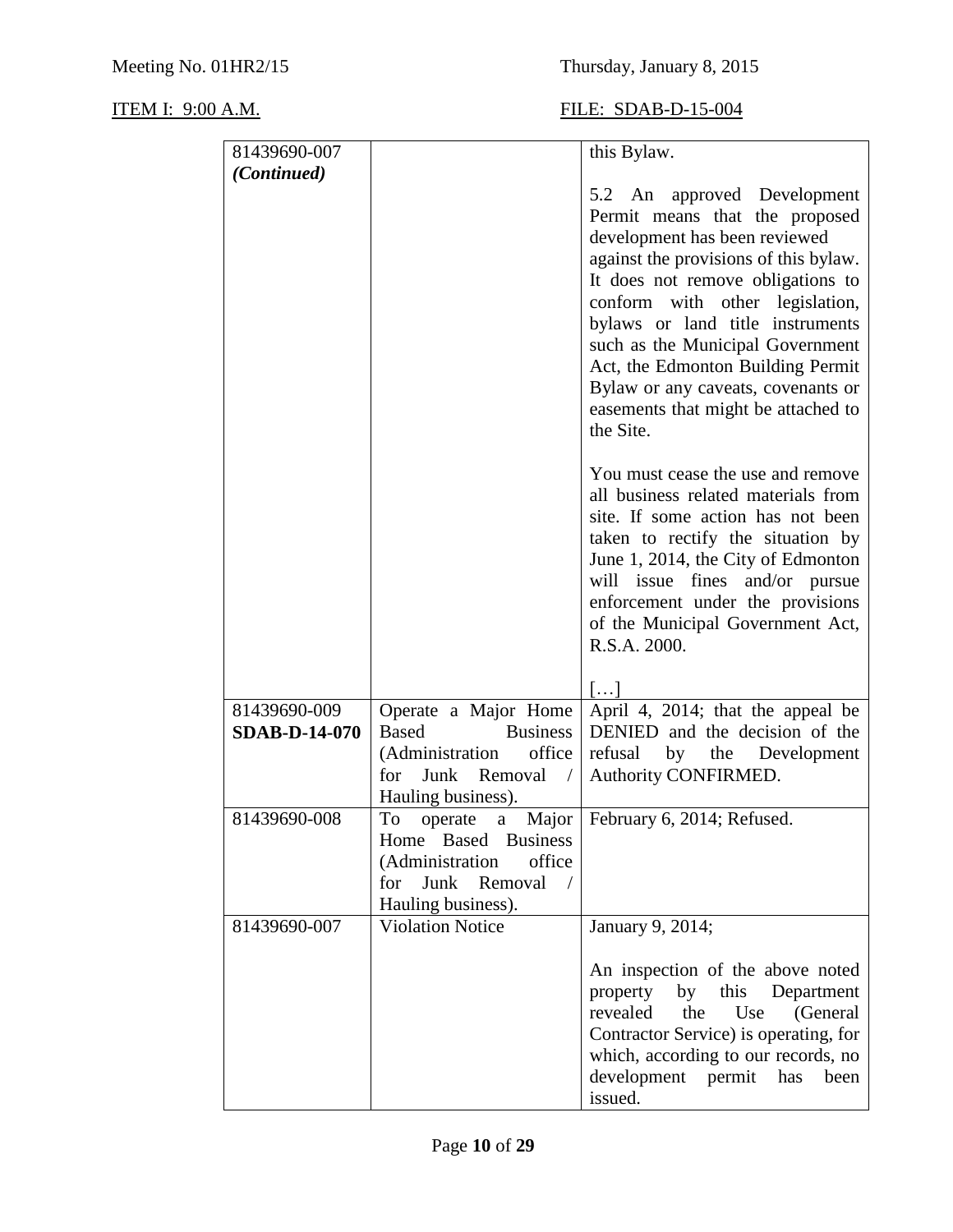| 81439690-007         |                                           |                                                                                                                                                                                                                                                                                                                                                                                                                        |
|----------------------|-------------------------------------------|------------------------------------------------------------------------------------------------------------------------------------------------------------------------------------------------------------------------------------------------------------------------------------------------------------------------------------------------------------------------------------------------------------------------|
| (Continued)          |                                           | Edmonton Zoning Bylaw 12800                                                                                                                                                                                                                                                                                                                                                                                            |
|                      |                                           | Required<br>Approval<br>For<br>5.<br>Development                                                                                                                                                                                                                                                                                                                                                                       |
|                      |                                           | 5.1 No Person: Shall commence, or<br>cause or allow to be commenced, a<br>Development<br>without<br>a<br>development Permit therefor issued<br>under the provisions of Section 12<br>of this Bylaw; or Shall carry on, or<br>cause or allow to be carried on a<br>development without<br>a<br>Development Permit therefor issued<br>under Section 12 of this Bylaw.                                                    |
|                      |                                           | 5.2 An approved Development<br>Permit means that the proposed<br>development has been reviewed<br>against the provisions of this bylaw.<br>It does not remove obligations to<br>conform with other legislation,<br>bylaws or land title instruments<br>such as the Municipal Government<br>Act, the Edmonton Building Permit<br>Bylaw or any caveats, covenants or<br>easements that might be attached to<br>the Site. |
|                      |                                           | You must cease the use and remove<br>all business related materials from<br>site. If some action has not been<br>taken to rectify the situation by<br>January 30, 2014, the City of<br>Edmonton will issue fines and/or<br>pursue enforcement<br>under the<br>of the Municipal<br>provisions<br>Government Act, R.S.A. 2000.<br>$\left[\ldots\right]$                                                                  |
| 81439690-006         | Stop Order: Residential                   | October 27, 2011; that the appeal                                                                                                                                                                                                                                                                                                                                                                                      |
| <b>SDAB-D-11-222</b> | Use Not in Compliance                     | be DENIED and the Stop Order                                                                                                                                                                                                                                                                                                                                                                                           |
|                      | with Development Permit                   | UPHELD.                                                                                                                                                                                                                                                                                                                                                                                                                |
|                      | Storage of materials in<br>the back yard. |                                                                                                                                                                                                                                                                                                                                                                                                                        |
|                      |                                           |                                                                                                                                                                                                                                                                                                                                                                                                                        |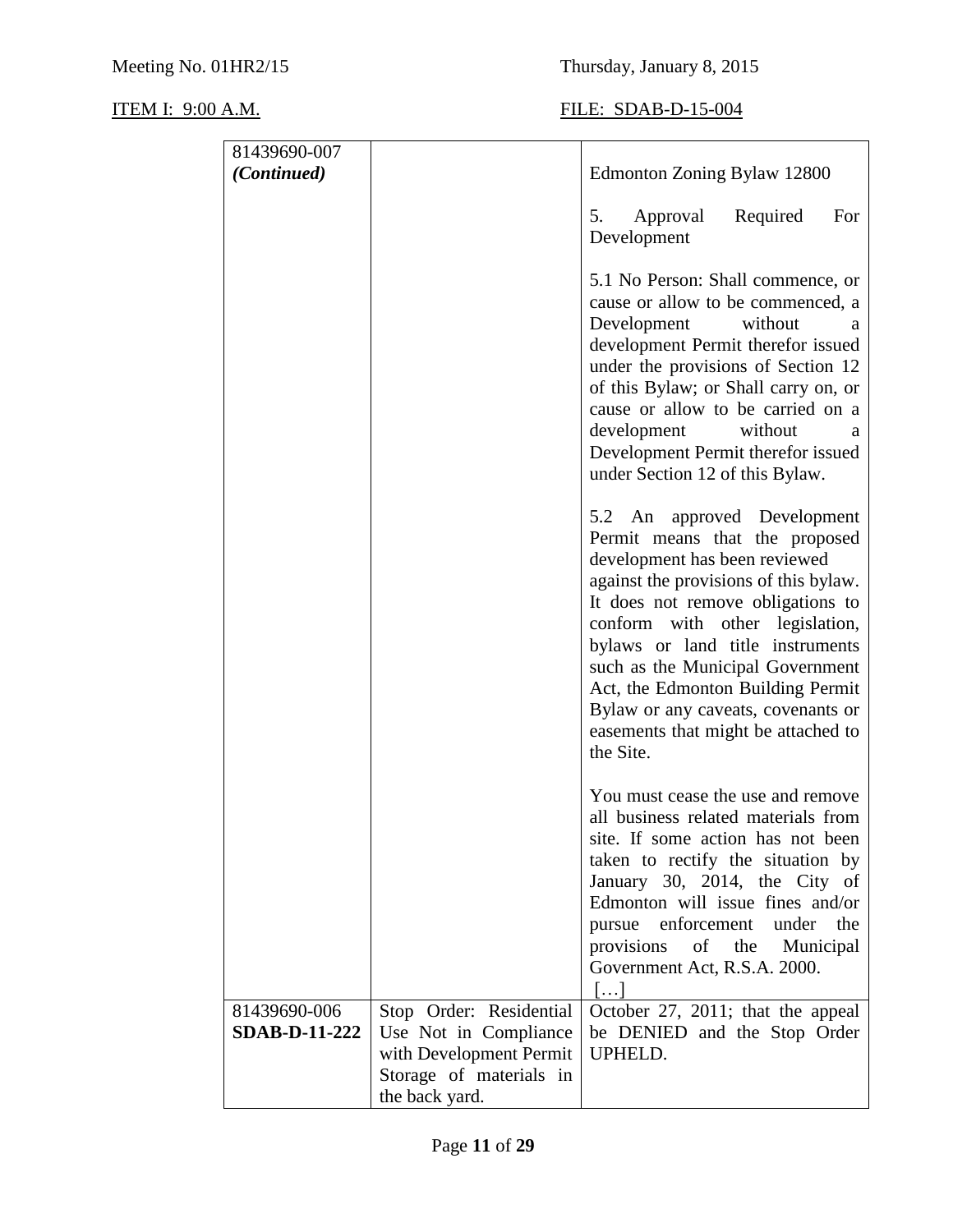| 81439690-005 | Stop Order: Residential | August 29, 2011;                                                              |
|--------------|-------------------------|-------------------------------------------------------------------------------|
|              | Use Not in Compliance   |                                                                               |
|              | with Development Permit | Order                                                                         |
|              | Storage of materials in |                                                                               |
|              | the back yard.          | Pursuant to Section 645 of the                                                |
|              |                         | Municipal Government Act, R.S.A.<br>2000, YOU ARE HEREBY                      |
|              |                         | <b>ORDERED TO:</b>                                                            |
|              |                         |                                                                               |
|              |                         | Effective Immediately, Cease the                                              |
|              |                         | OPERATION of your refuse                                                      |
|              |                         | removal business operating as 1<br>800 Dump Now from this property            |
|              |                         | location and REMOVE all metal,                                                |
|              |                         | metal objects and all materials                                               |
|              |                         | currently stored in the yard of this                                          |
|              |                         | residential property that<br>are<br>associated to your refuse removal         |
|              |                         | business.                                                                     |
|              |                         |                                                                               |
|              |                         | You are notified that in accordance                                           |
|              |                         | to Section $23.5(1)$ of the Edmonton<br>Zoning Bylaw<br>#12800,<br>your       |
|              |                         | Development Permit has<br>been                                                |
|              |                         | REVOKED. Your Permit, "To                                                     |
|              |                         | operate a Major Home Based                                                    |
|              |                         | Business for hauling items to the<br>dump" issued December 5, 2008,           |
|              |                         | from the property addressed 10851                                             |
|              |                         | - 75 Ave NW in Edmonton,                                                      |
|              |                         | Alberta, legally described as Plan:                                           |
|              |                         | 5765Q Block: 4 Lot: 1, is                                                     |
|              |                         | REVOKED as of the date of this<br>letter.                                     |
|              |                         |                                                                               |
|              |                         | You are also advised that your                                                |
|              |                         | <b>Business License, Account Number</b>                                       |
|              |                         | 81439690-003, will be affected by<br>decision<br>this<br>approved<br>as<br>an |
|              |                         | Development<br>Permit<br>is<br>a                                              |
|              |                         | requirement for a Business License.                                           |
|              |                         | Without<br>and<br>a<br>current<br>valid                                       |
|              |                         | Development Permit, no Business<br>License may be issued.                     |
|              |                         |                                                                               |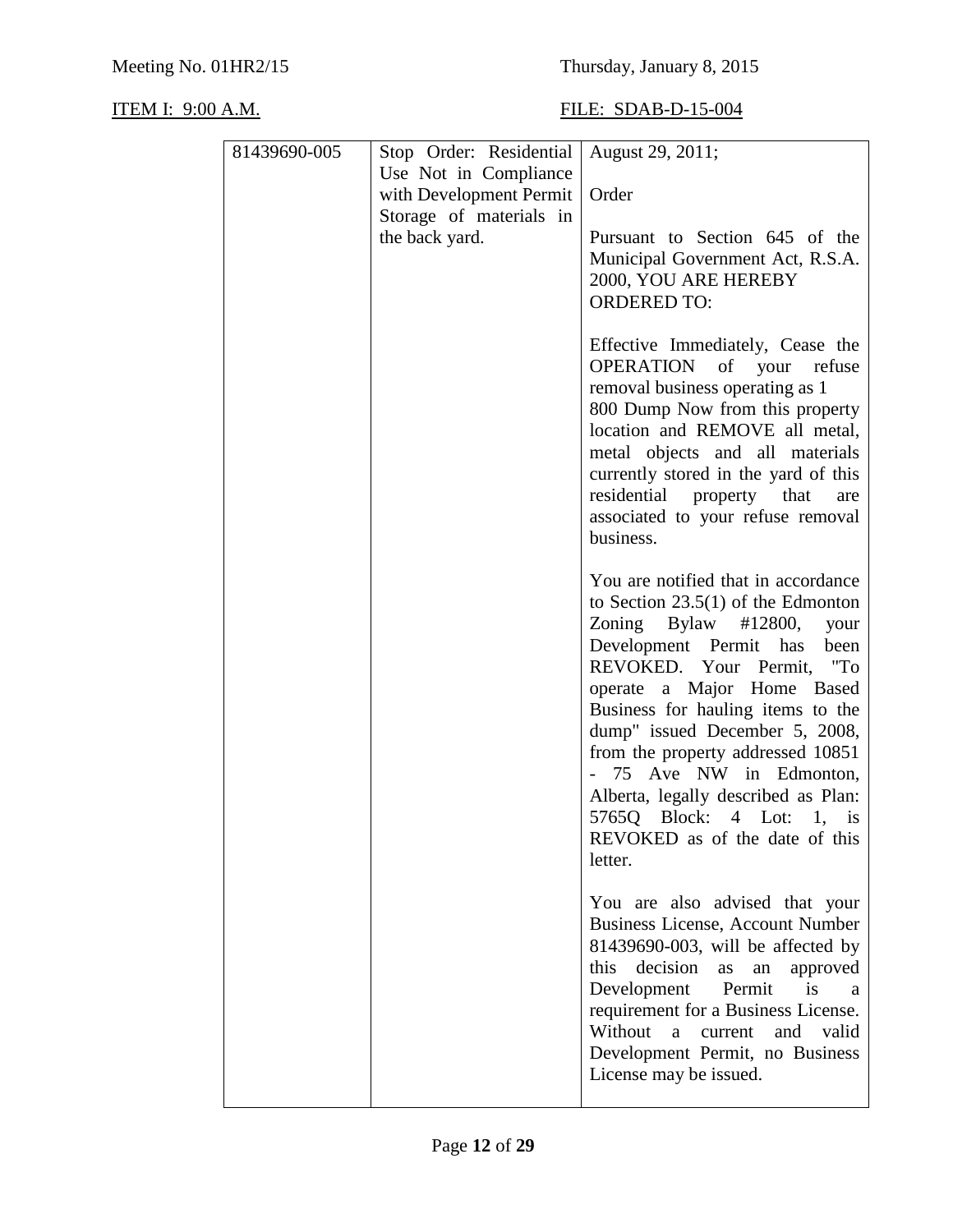| 81439690-005         |                             | This order is to be complied with    |
|----------------------|-----------------------------|--------------------------------------|
| (Continued)          |                             | immediately.                         |
|                      |                             |                                      |
|                      |                             | $\left  \ldots \right $              |
| 81439690-002         | Operate a Major Home        | December 5, 2008;<br>Appeal          |
| <b>SDAB-D-08-282</b> | Based Business (hauling)    | <b>ALLOWED</b><br>the<br>and         |
|                      | items to the dump) on       | DEVELOPMENT GRANTED and              |
|                      | Lot 1, Block 4, Plan        | the excess of 2,000 kilograms in the |
|                      | 5765Q was refused as it     | maximum allowable gross vehicle      |
|                      | was deemed that the         | weight be permitted subject to       |
|                      | proposed development        | conditions.                          |
|                      | does not qualify as a       |                                      |
|                      | Major Home Based            |                                      |
|                      | Business.                   |                                      |
| 81439690-001         | a Major<br>To To<br>operate | October 21, 2008; Refused.           |
|                      | Home Based Business         |                                      |
|                      | (Hauling items to the       |                                      |
|                      | dump).                      |                                      |
|                      |                             |                                      |

## NOTICE TO APPLICANT/APPELLANT

Provincial legislation requires that the Subdivision and Development Appeal Board issue its official decision in writing within fifteen days of the conclusion of the hearing. Bylaw No. 11136 requires that a verbal announcement of the Board's decision shall be made at the conclusion of the hearing of an appeal, but the verbal decision is not final nor binding on the Board until the decision has been given in writing in accordance with the Municipal Government Act.

\_\_\_\_\_\_\_\_\_\_\_\_\_\_\_\_\_\_\_\_\_\_\_\_\_\_\_\_\_\_\_\_\_\_\_\_\_\_\_\_\_\_\_\_\_\_\_\_\_\_\_\_\_\_\_\_\_\_\_\_\_\_\_\_\_\_\_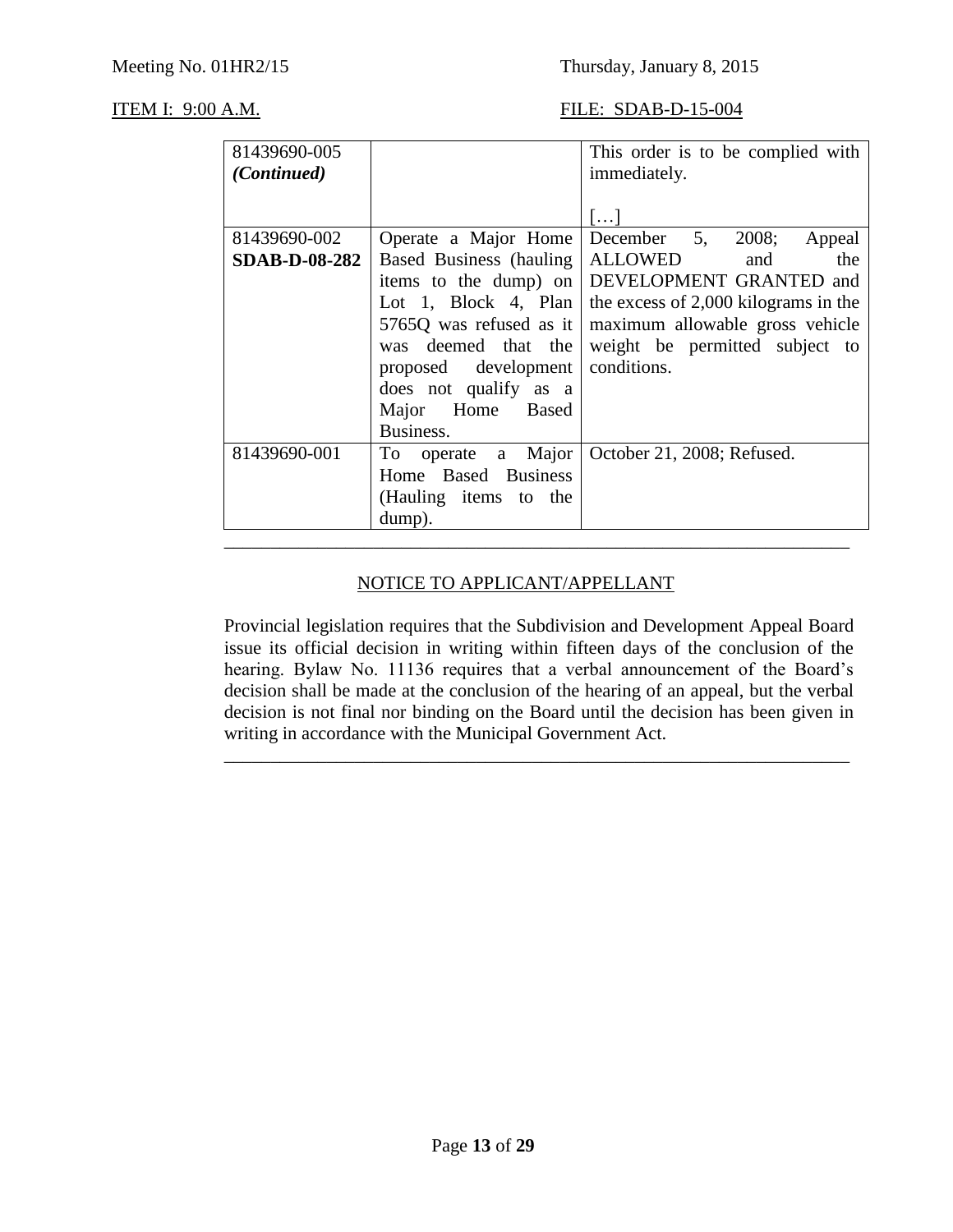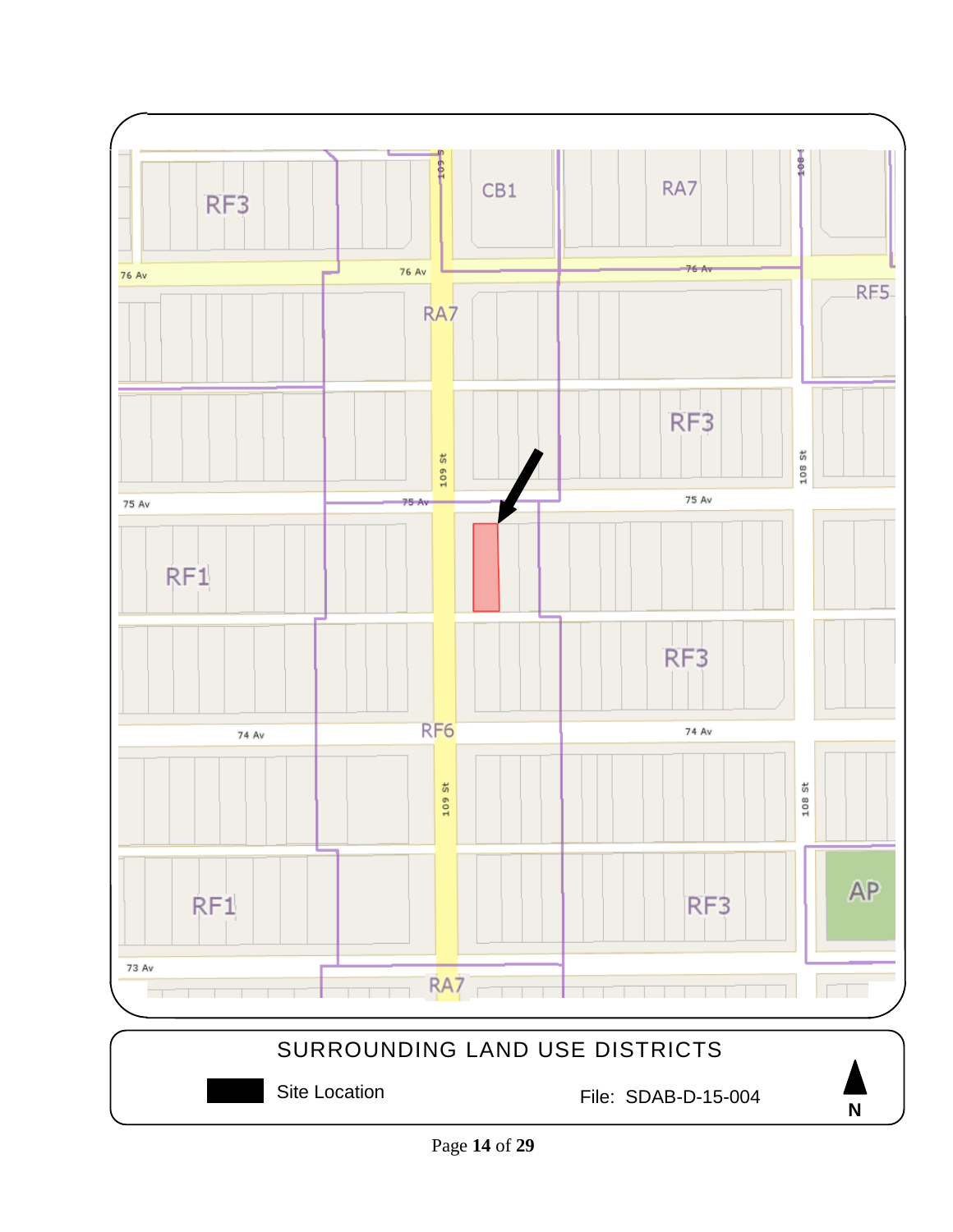Meeting No. 01HR2/15 Thursday, January 8, 2015

### **ITEM II:** 11:45 A.M. **FILE:** SDAB-D-15-005

### AN APPEAL FROM THE DECISION OF THE DEVELOPMENT OFFICER

162862587-001.

APPLICATION TO: Construct an exterior alteration to an existing Single Detached House (Driveway extension, 3.05 metres by 7.62 metres) existing without permits.

#### DECISION OF THE DEVELOPMENT AUTHORITY: Refused.

DATE OF APPEAL: December 2, 2014.

MUNICIPAL DESCRIPTION OF SUBJECT PROPERTY: 18920 – 90A Avenue NW.

OVERLAY: N/A.

DECISION DATE: November 21, 2014.

LEGAL DESCRIPTION: Lot 25, Block 85, Plan 9021693.

ZONE: RF1 Single Detached Residential Zone.

STATUTORY PLAN(S): West Jasper Place North Area Structure Plan. Belmead Neighbourhood Structure Plan. \_\_\_\_\_\_\_\_\_\_\_\_\_\_\_\_\_\_\_\_\_\_\_\_\_\_\_\_\_\_\_\_\_\_\_\_\_\_\_\_\_\_\_\_\_\_\_\_\_\_\_\_\_\_\_\_\_\_\_\_\_\_\_\_\_\_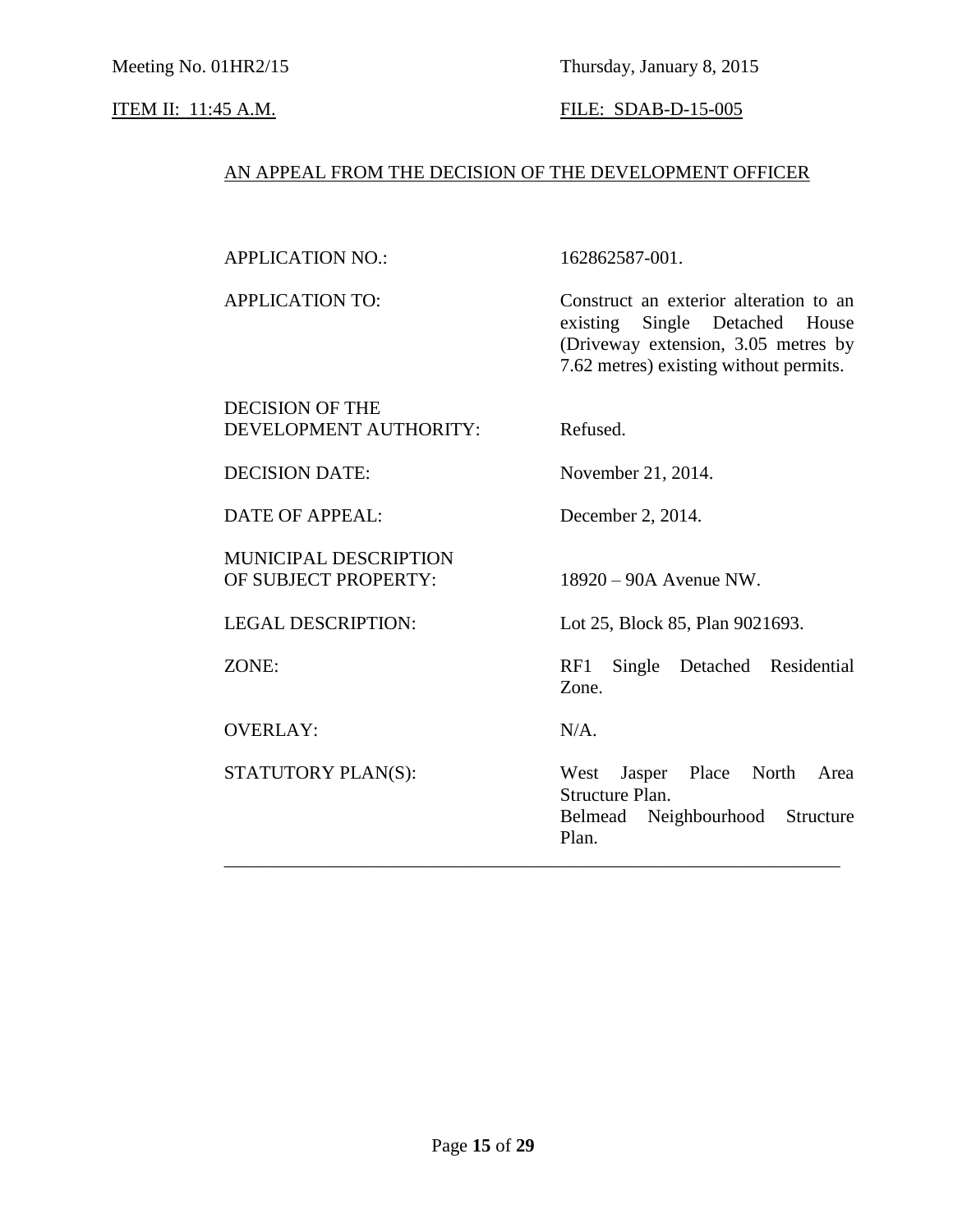### DEVELOPMENT OFFICER'S DECISION

"REFUSED - The proposed development is refused for the following reasons:

Section  $54.2(2)(e)$  - Except as otherwise provided for in this Bylaw, parking spaces, not including Driveways, that are required in accordance with the minimum standards of this Bylaw shall be located in accordance with the following: (i) parking spaces shall not be located within a Front Yard;

Section 54.1(4) - The Driveway shall lead directly from the roadway to the required Garage or Parking Area.

Section 6.1(26) - Driveway means an area that provides access for vehicles from a public or private roadway to a Garage or Parking Area.

Section  $54.1(1)(b)$  - Notwithstanding the above, the regulations contained within this Section shall not apply to buildings or Uses existing at the time of the adoption of this Bylaw, except that: (iii) where off-street parking facilities or loading facilities are provided when not required, the location, design and operation of such facilities shall comply with all the regulations of this Bylaw.

The proposed development is a non-required off-street parking facility to which Section  $54.2(2)(e)$  still applies. It is a parking space located within the front yard. The proposed Development is not a Driveway nor a part of a Driveway as it does not lead directly from the roadway to the required Garage, but beyond it. Therefore the proposed development does not comply with Section 54.2(2)(e).

Section 54.1(4) - The Front Yard of any at-grade Dwelling unit in any Residential Zone, or in the case of a corner Site, the Front Yard or the flanking Side Yard in any Residential Zone, may include a maximum of one Driveway. The area hardsurfaced for a Driveway, not including the area used as a walkway, shall have: (b) a maximum width that shall be calculated as the product of 3.1m multiplied by the total number of adjacent side-by-side parking spaces contained within the Garage.

| Proposed paved width: | 8.53 metres |
|-----------------------|-------------|
| Maximum paved width:  | 6.20 metres |
| Exceeds by:           | 2.33 metres |
|                       |             |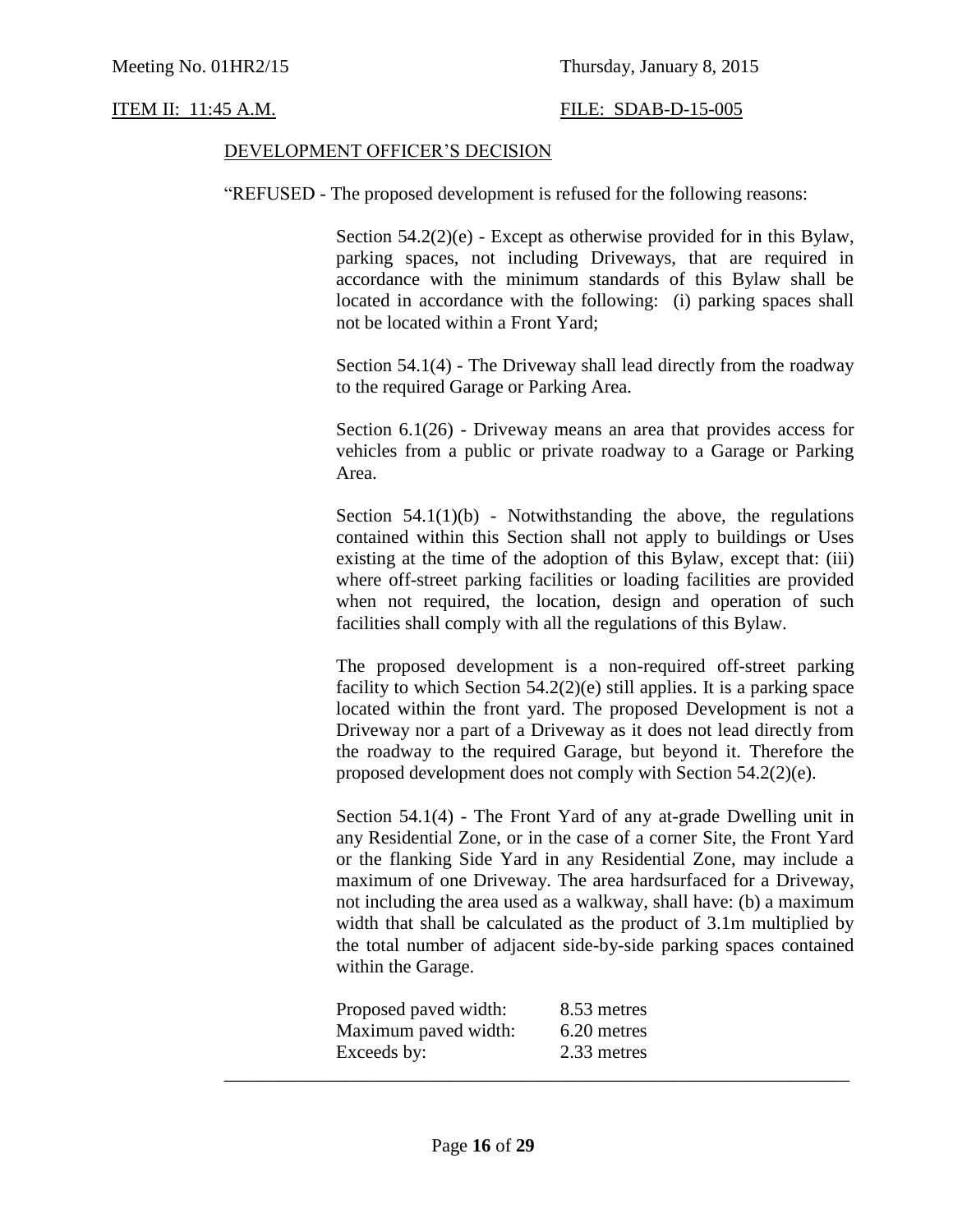### APPELLANT'S SUBMISSION

"Driveway expansion – want extra room to allow for parking difficulties parking in winter with snow piling. Extension is safer to avoid accidents."

\_\_\_\_\_\_\_\_\_\_\_\_\_\_\_\_\_\_\_\_\_\_\_\_\_\_\_\_\_\_\_\_\_\_\_\_\_\_\_\_\_\_\_\_\_\_\_\_\_\_\_\_\_\_\_\_\_\_\_\_\_\_\_\_\_\_\_

#### SUBDIVISION AND DEVELOPMENT APPEAL BOARD OFFICER'S COMMENTS

This is an application to construct an exterior alteration to an existing Single Detached House (Driveway extension, 3.05 metres by 7.62 metres), existing without permits.

The site is located in a cul-de-sac on the north side of 90A Avenue, west of 189 Street and is zoned RF1 Single Detached Residential Zone, Section 110 of the Edmonton Zoning Bylaw 12800. The site is within the West Jasper Place North Area Structure Plan, Bylaw 5708 (as amended), approved by Council June 11, 1979. The site is also within the Belmead Neighbourhood Structure Plan, Bylaw 6619, approved by City Council on September 22, 1981.

The submitted Site Plan shows that the subject site is irregular shaped. The proposed Driveway extension is located in the (south) Front Yard.

Section  $54.1(1)(b)(iii)$  states where off-street parking facilities or loading facilities are provided when not required, the location, design and operation of such facilities shall comply with all the regulations of this Bylaw.

Section  $54.2(2)(e)(i)$  states parking spaces, not including Driveways, that are required in accordance with the minimum standards of this Bylaw shall not be located within a Front Yard.

### **The Development Officer determined the proposed development is not a Driveway. The proposed development provides parking spaces located within a Front Yard, which is in contravention of Section 54.2(2)(e).**

Section 54.1(4)(b) states the Front Yard of any at-grade Dwelling unit in any Residential Zone, may include a maximum of one Driveway. The area hardsurfaced for a Driveway, not including the area used as a walkway, shall have a maximum width that shall be calculated as the product of 3.1 metres multiplied by the total number of adjacent side-by-side parking spaces contained within the Garage. The Driveway shall lead directly from the roadway to the required Garage or Parking Area.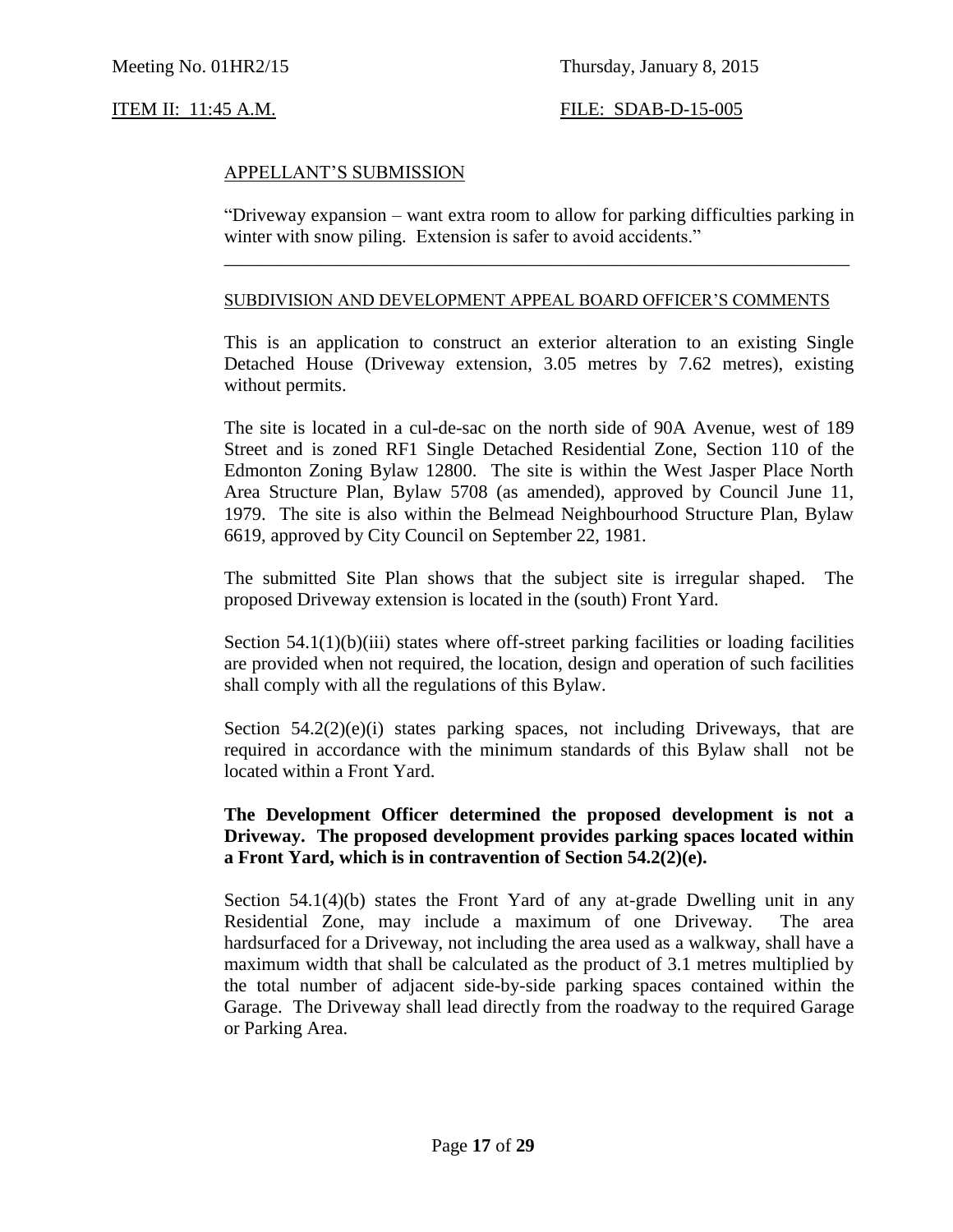#### SUBDIVISION AND DEVELOPMENT APPEAL BOARD OFFICER'S COMMENTS (CONTINUED):

**The Development Officer determined the maximum width of hardsurfaced area is 6.20 metres. The proposed development provides a width of 8.53 metres of hardsurfaced area, which exceeds the maximum by 2.33 metres.**

Under Section 6.1(26), **Driveway** means an area that provides access for vehicles from a public or private roadway to a Garage or Parking Area.

Under Section 6.1(69), **Parking Area** means an area that is used for the parking of vehicles. A Parking Area is comprised of one or more parking spaces, and includes a parking pad, but does not include a Driveway.

Section 110.1 states the purpose of the Single Detached Residential Zone is to provide for Single Detached Housing while allowing other forms of small scale housing in the form of Secondary Suites, Semi-detached Housing and Duplex Housing under certain conditions.

The following permit applications are listed in the Sustainable Development POSSE system:

| <b>Application</b> | <b>Description</b>      | <b>Decision</b>                                                                                                                                                                                                                                                                                    |
|--------------------|-------------------------|----------------------------------------------------------------------------------------------------------------------------------------------------------------------------------------------------------------------------------------------------------------------------------------------------|
| <b>Number</b>      |                         |                                                                                                                                                                                                                                                                                                    |
| 155754333-001      | <b>Violation Notice</b> | October 16, 2014; An inspection of<br>the above noted property has<br>revealed that parking is taking place<br>in the front yard of this property<br>location and that you<br>have<br>hardsurfaced a portion of your front<br>yard.<br>According to our records, no<br>development permit has been |
|                    |                         | issued for the development<br>Section 5.1 (1) and (2) of the<br>Edmonton Zoning Bylaw 12800,<br>states as follows:                                                                                                                                                                                 |
|                    |                         | Approval Required<br>For<br>Development<br>5.1 No Person:                                                                                                                                                                                                                                          |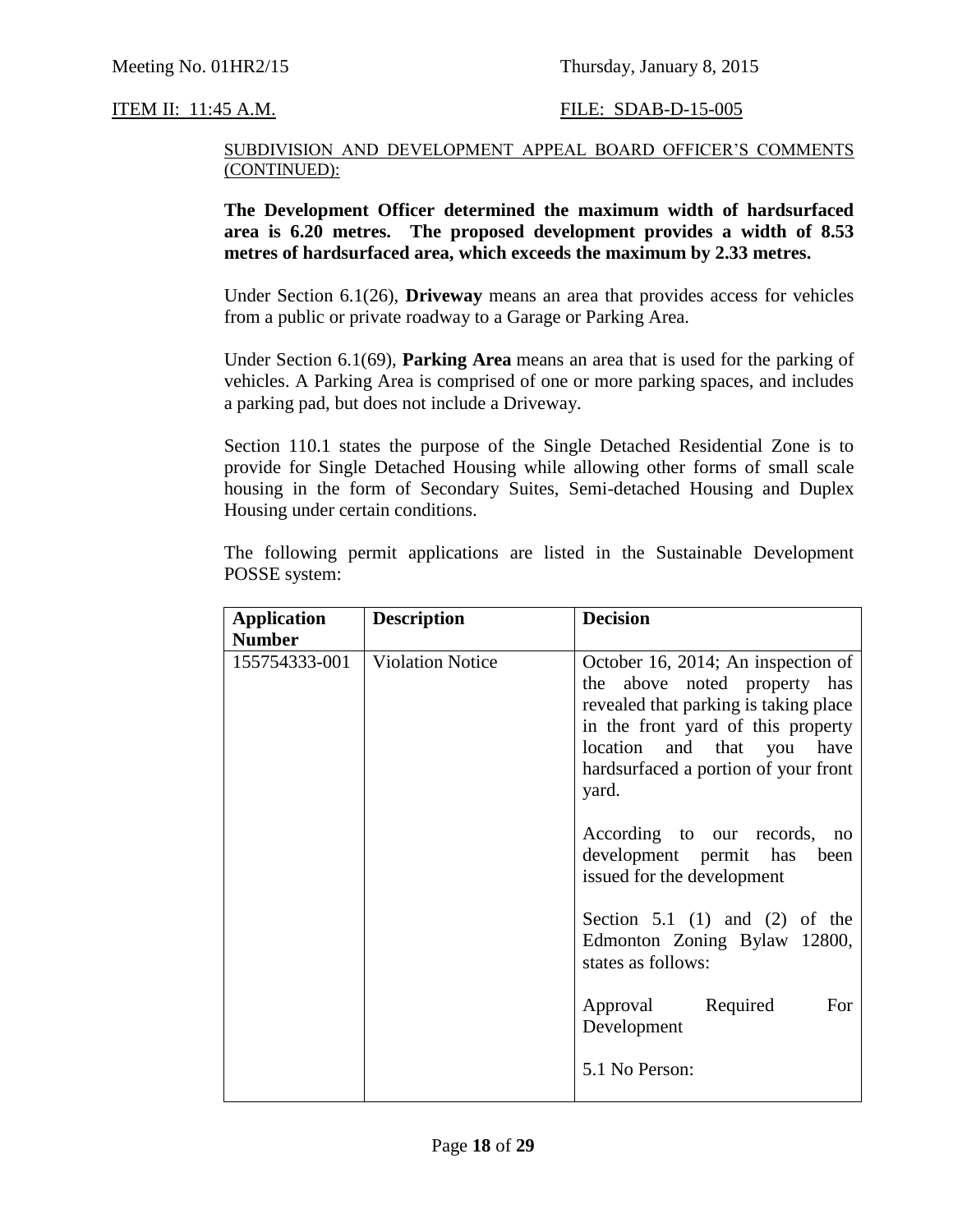| 155754333-001 | 1. shall commence, or cause or                                            |
|---------------|---------------------------------------------------------------------------|
| (Continued)   | allow to<br>be<br>commenced,<br>a                                         |
|               | Development                                                               |
|               | without a development Permit                                              |
|               | issued under<br>therefore<br>the                                          |
|               | provisions of Section 12 of this                                          |
|               | Bylaw; or                                                                 |
|               | 2. shall carry on, or cause or allow                                      |
|               | to be carried on a development                                            |
|               | without a Development Permit                                              |
|               | therefore issued under Section 12 of                                      |
|               | this Bylaw.                                                               |
|               | According to Section $45(7)$ of the                                       |
|               | Edmonton Zoning Bylaw #12800,                                             |
|               | In the Front Yard of any Site in any                                      |
|               | <b>Residential Zone:</b>                                                  |
|               | Vehicles shall not be located<br>(a)                                      |
|               | on the landscaped portion of                                              |
|               | the yard; and                                                             |
|               |                                                                           |
|               | (b)<br>Vehicles shall<br>only<br>be<br>allowed on a Driveway<br><b>or</b> |
|               | within<br>attached<br>an<br><sub>or</sub>                                 |
|               | detached Garage.                                                          |
|               |                                                                           |
|               | According to Section $54.1(4)$ of the<br>Edmonton Zoning Bylaw #12800, a  |
|               | driveway shall have:                                                      |
|               |                                                                           |
|               | (a) A minimum width of 3.1 metres                                         |
|               | (b) A maximum width calculated as                                         |
|               | the product of 3.1 metres multiplied                                      |
|               | by the total number of adjacent                                           |
|               | side-by-side<br>parking<br>spaces                                         |
|               | contained within the garage.                                              |
|               | According to the Edmonton Zoning                                          |
|               | Section<br><b>Bylaw</b><br>54.2<br>(4.a.i)                                |
|               | Vehicular Parking dimensions and                                          |
|               | configuration shall be a minimum                                          |
|               | of 2.6 m wide with a minimum                                              |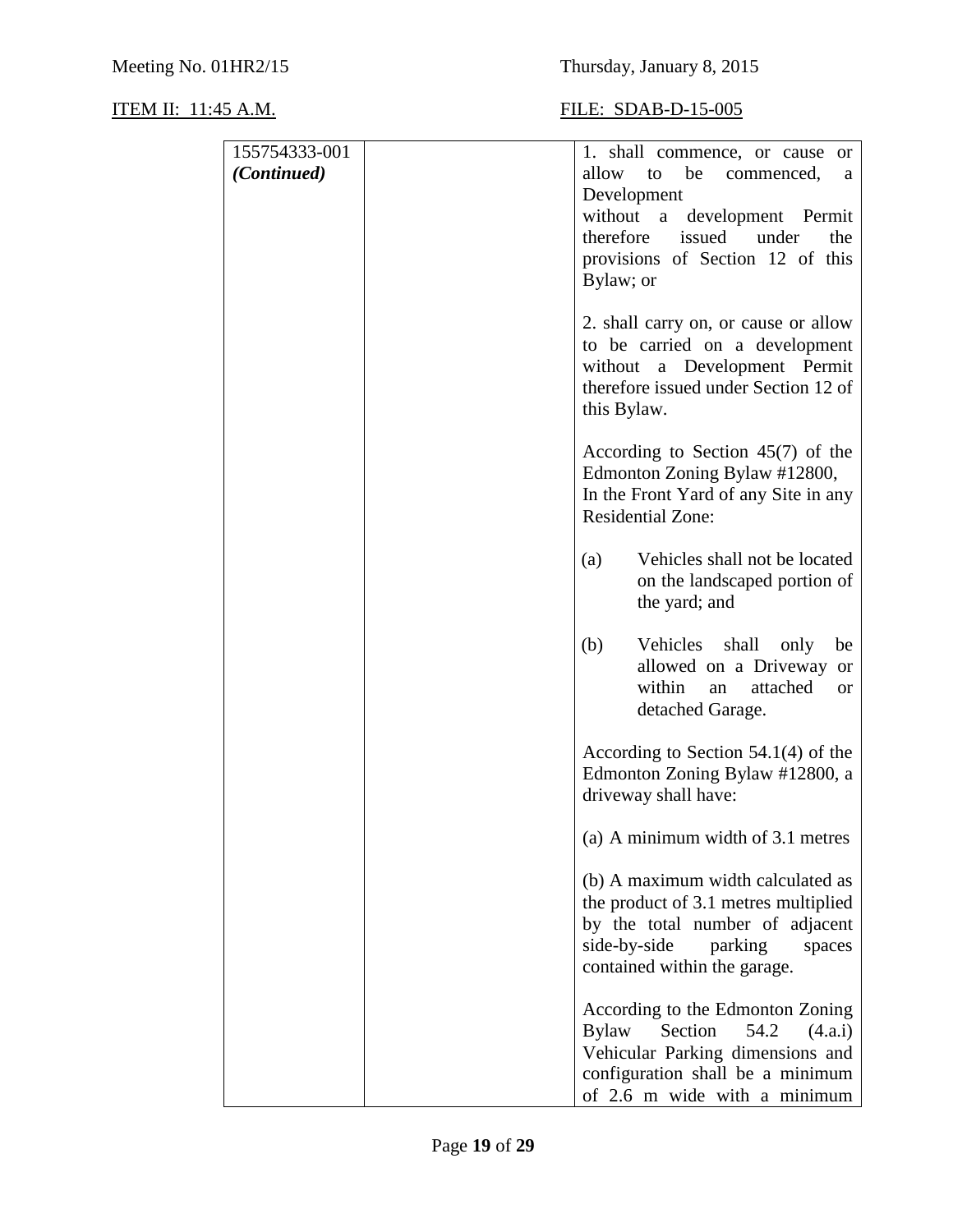| 155754333-001 |                         | clear length of 5.5 m.                                                                                                                                                                                                                                                                                                                               |
|---------------|-------------------------|------------------------------------------------------------------------------------------------------------------------------------------------------------------------------------------------------------------------------------------------------------------------------------------------------------------------------------------------------|
| (Continued)   |                         | You must remove all vehicles<br>parked on the landscaped portion of<br>the front yard and cease<br>parking in this location.                                                                                                                                                                                                                         |
|               |                         | <b>AND</b>                                                                                                                                                                                                                                                                                                                                           |
|               |                         | You must obtain a development<br>permit for the Hardsurfacing or<br>dismantle and remove it from the<br>site.                                                                                                                                                                                                                                        |
|               |                         | If some action has not been taken to<br>rectify the situation by October 31,<br>2014, the City of<br>Edmonton will issue fines and/or<br>the<br>pursue enforcement under<br>provisions<br>of the Municipal<br>Government Act, R.S.A. 2000.                                                                                                           |
|               |                         | []                                                                                                                                                                                                                                                                                                                                                   |
| 155754333-001 | <b>Violation Notice</b> | July 28, 2014; An inspection of the<br>above<br>noted property by<br>this<br>Department revealed<br>that<br>Hardsurfacing has<br>completed for which,<br>been<br>according to our records,<br>no<br>development permit has been<br>issued.                                                                                                           |
|               |                         | You must obtain a development<br>permit for the Hardsurfacing or<br>dismantle and remove it from the<br>site. If some action has not been<br>taken to rectify the situation by<br>August 18, 2014, the City of<br>Edmonton will issue fines and/or<br>pursue enforcement under<br>the<br>provisions of the Municipal<br>Government Act, R.S.A. 2000. |
|               |                         |                                                                                                                                                                                                                                                                                                                                                      |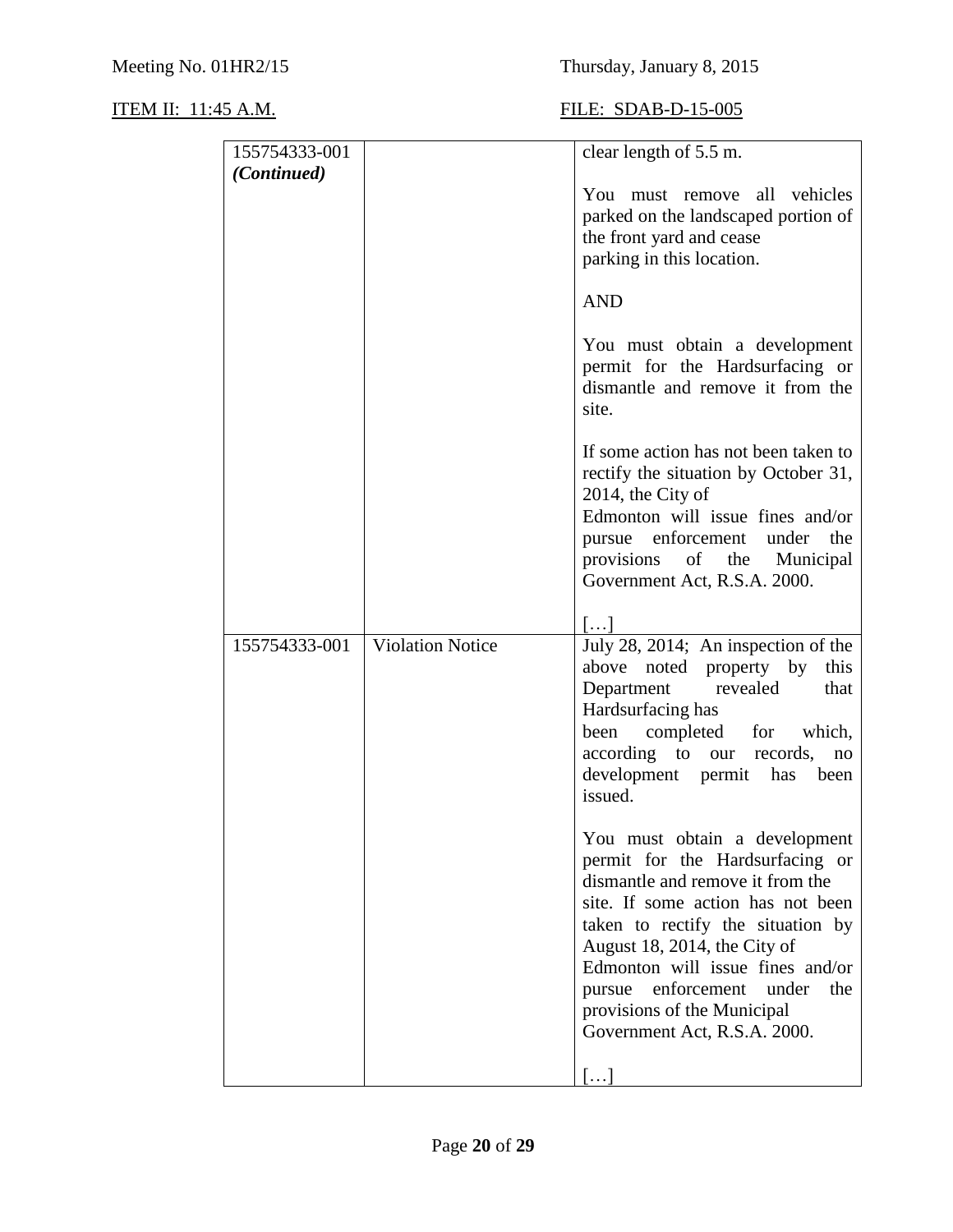### NOTICE TO APPLICANT/APPELLANT

\_\_\_\_\_\_\_\_\_\_\_\_\_\_\_\_\_\_\_\_\_\_\_\_\_\_\_\_\_\_\_\_\_\_\_\_\_\_\_\_\_\_\_\_\_\_\_\_\_\_\_\_\_\_\_\_\_\_\_\_\_\_\_\_\_\_\_

Provincial legislation requires that the Subdivision and Development Appeal Board issue its official decision in writing within fifteen days of the conclusion of the hearing. Bylaw No. 11136 requires that a verbal announcement of the Board's decision shall be made at the conclusion of the hearing of an appeal, but the verbal decision is not final nor binding on the Board until the decision has been given in writing in accordance with the Municipal Government Act.

\_\_\_\_\_\_\_\_\_\_\_\_\_\_\_\_\_\_\_\_\_\_\_\_\_\_\_\_\_\_\_\_\_\_\_\_\_\_\_\_\_\_\_\_\_\_\_\_\_\_\_\_\_\_\_\_\_\_\_\_\_\_\_\_\_\_\_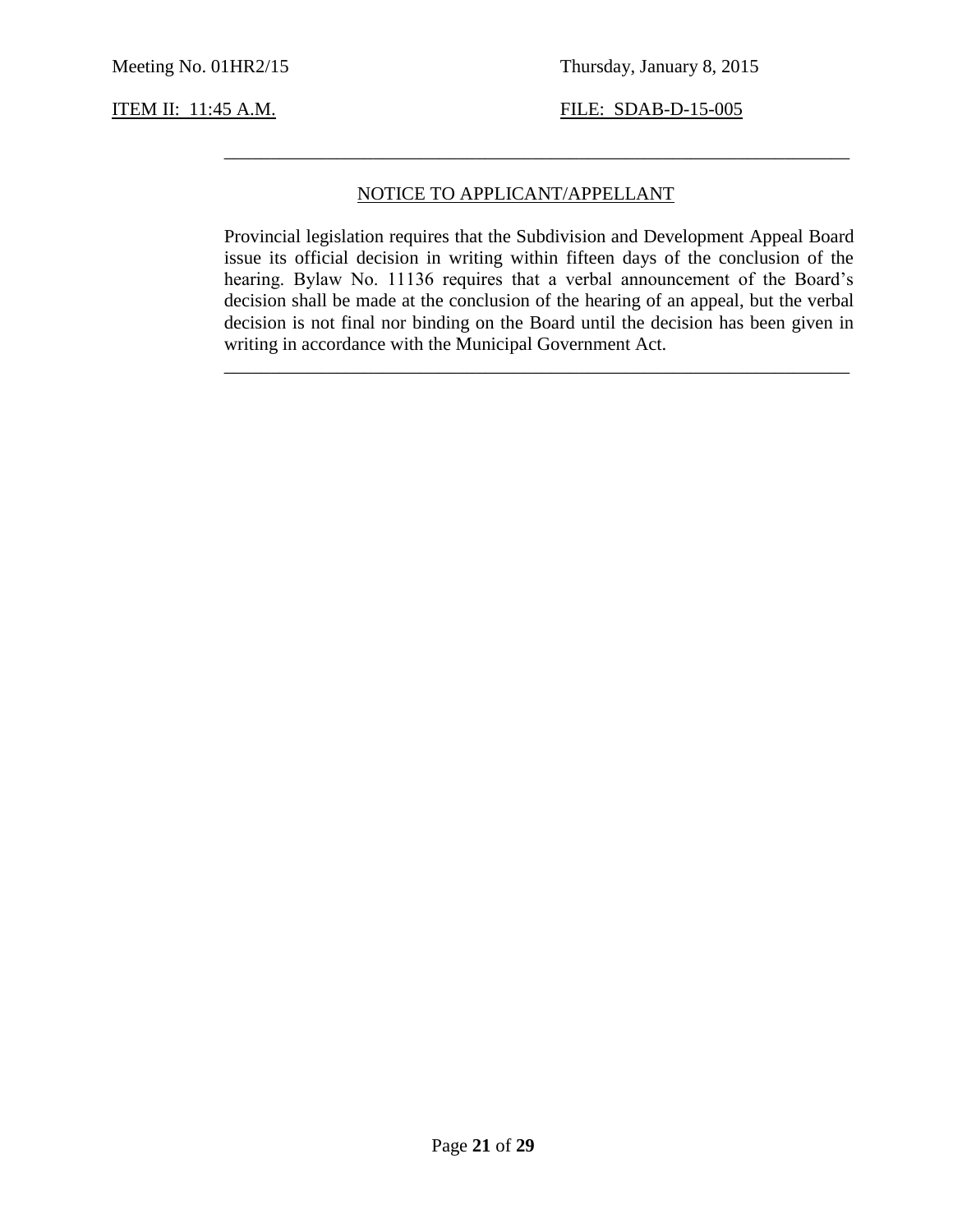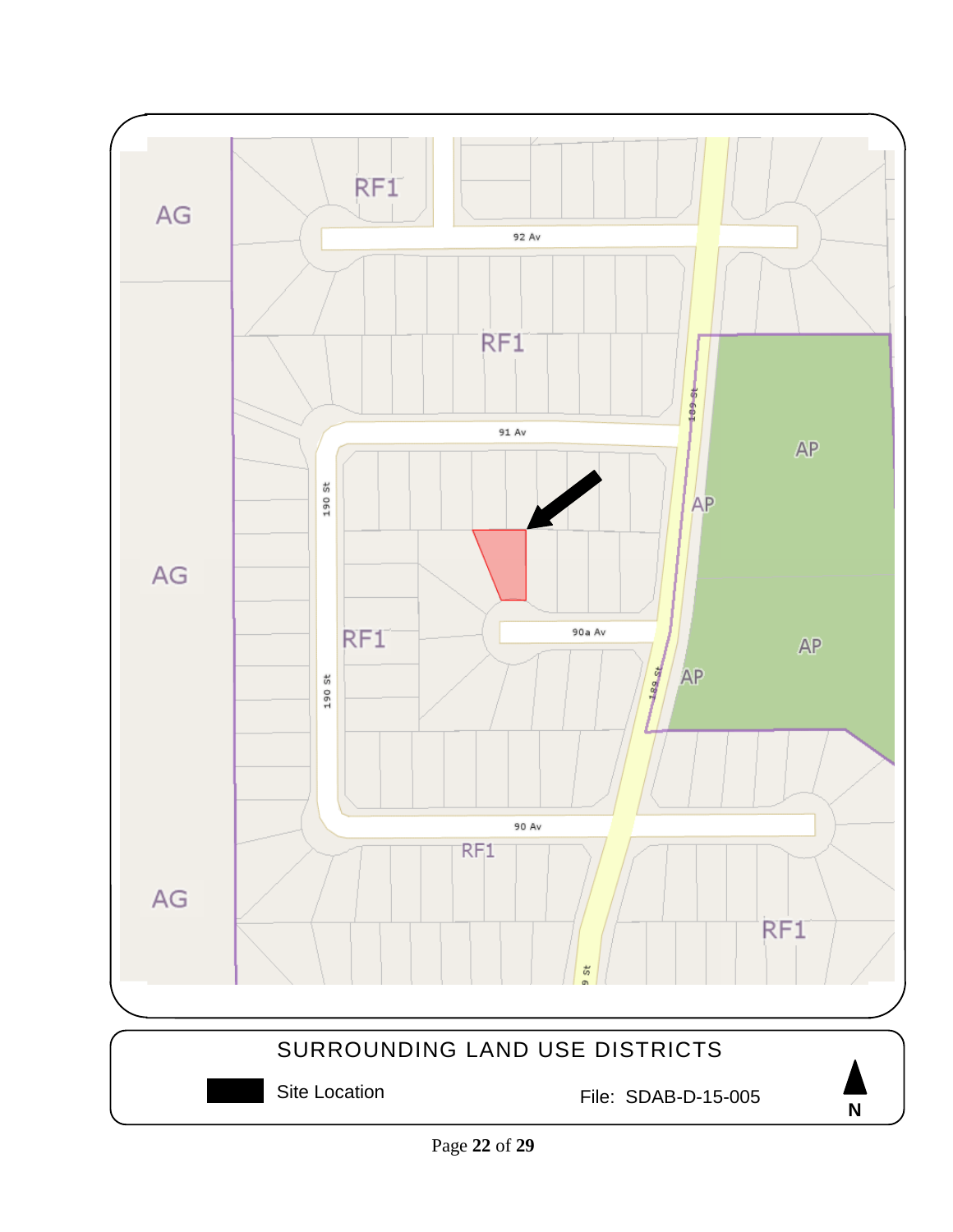Meeting No. 01HR2/15 Thursday, January 8, 2015

### **ITEM III:** 12:45 P.M. **FILE:** SDAB-D-15-006

### AN APPEAL FROM THE DECISION OF THE DEVELOPMENT OFFICER

APPLICATION NO.: 162106704-001.

APPLICATION TO: Construct an Accessory Building (6.71 metres by 9.14 metres Detached Garage), existing without permits.

DECISION OF THE DEVELOPMENT AUTHORITY: Refused.

DECISION DATE: October 28, 2014.

DATE OF APPEAL: December 2, 2014.

MUNICIPAL DESCRIPTION OF SUBJECT PROPERTY: 4058 - Alexander Way SW.

OVERLAY: N/A.

LEGAL DESCRIPTION: Lot 34, Block 3, Plan 1124699.

ZONE: RPL Planned Lot Residential Zone.

\_\_\_\_\_\_\_\_\_\_\_\_\_\_\_\_\_\_\_\_\_\_\_\_\_\_\_\_\_\_\_\_\_\_\_\_\_\_\_\_\_\_\_\_\_\_\_\_\_\_\_\_\_\_\_\_\_\_\_\_\_\_\_\_\_\_

STATUTORY PLAN: Allard Neighbourhood Area Structure Plan.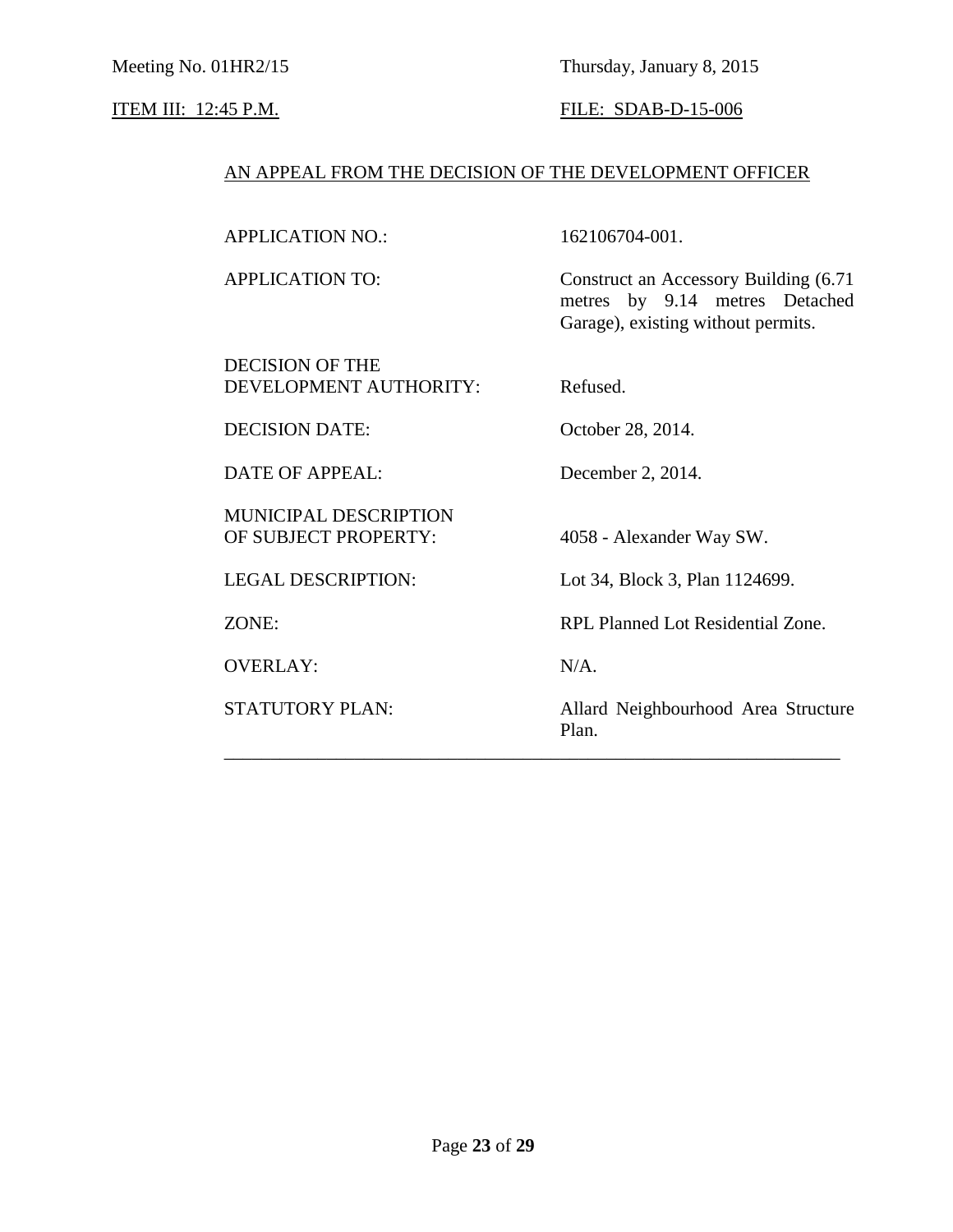### DEVELOPMENT OFFICER'S DECISION

"REFUSED - The proposed development is refused for the following reason:

An Accessory Building or Structure shall not exceed 4.3 metres (14.1 feet) nor one storey in Height. (Reference Section 50.3(2))

Allowable Height: 4.30 metres Proposed Height: 4.88 metres Exceeds by: 0.58 metres

#### APPELLANT'S SUBMISSION

"I would like to appeal the decision of Refusal as the garage is .58 metres over height and it does not affect the neighbourhood nor does it bother my neighbours. I have signed letter / emails confirming."

\_\_\_\_\_\_\_\_\_\_\_\_\_\_\_\_\_\_\_\_\_\_\_\_\_\_\_\_\_\_\_\_\_\_\_\_\_\_\_\_\_\_\_\_\_\_\_\_\_\_\_\_\_\_\_\_\_\_\_\_\_\_\_\_\_\_\_

\_\_\_\_\_\_\_\_\_\_\_\_\_\_\_\_\_\_\_\_\_\_\_\_\_\_\_\_\_\_\_\_\_\_\_\_\_\_\_\_\_\_\_\_\_\_\_\_\_\_\_\_\_\_\_\_\_\_\_\_\_\_\_\_\_\_\_

#### SUBDIVISION AND DEVELOPMENT APPEAL BOARD OFFICER'S COMMENTS

This is an application to construct an Accessory Building (6.71 metres by 9.14 metres Detached Garage), existing without permits.

The site is located in a cul-de-sac on the west side of Alexander Way SW, north of Allard Boulevard SW and is zoned RPL Planned Lot Residential Zone, Section 130 of the Edmonton Zoning Bylaw 12800. The site is within the Allard Neighbourhood Area Structure Plan, Bylaw 14510 (as amended), approved by Council on May 23, 2007.

Section  $686(1)(a)(i)$  of the Municipal Government Act states "a development appeal to a subdivision and development appeal board is commenced by filing a notice of the appeal, containing reasons, with the board within 14 days….after the date on which the person is notified of the order or decision or the issuance of the development permit."

The decision of refusal by the Development Officer is dated October 28, 2014. Fourteen days from the decision date is November 11, 2014, and the Notice of Appeal was filed on December 2, 2014.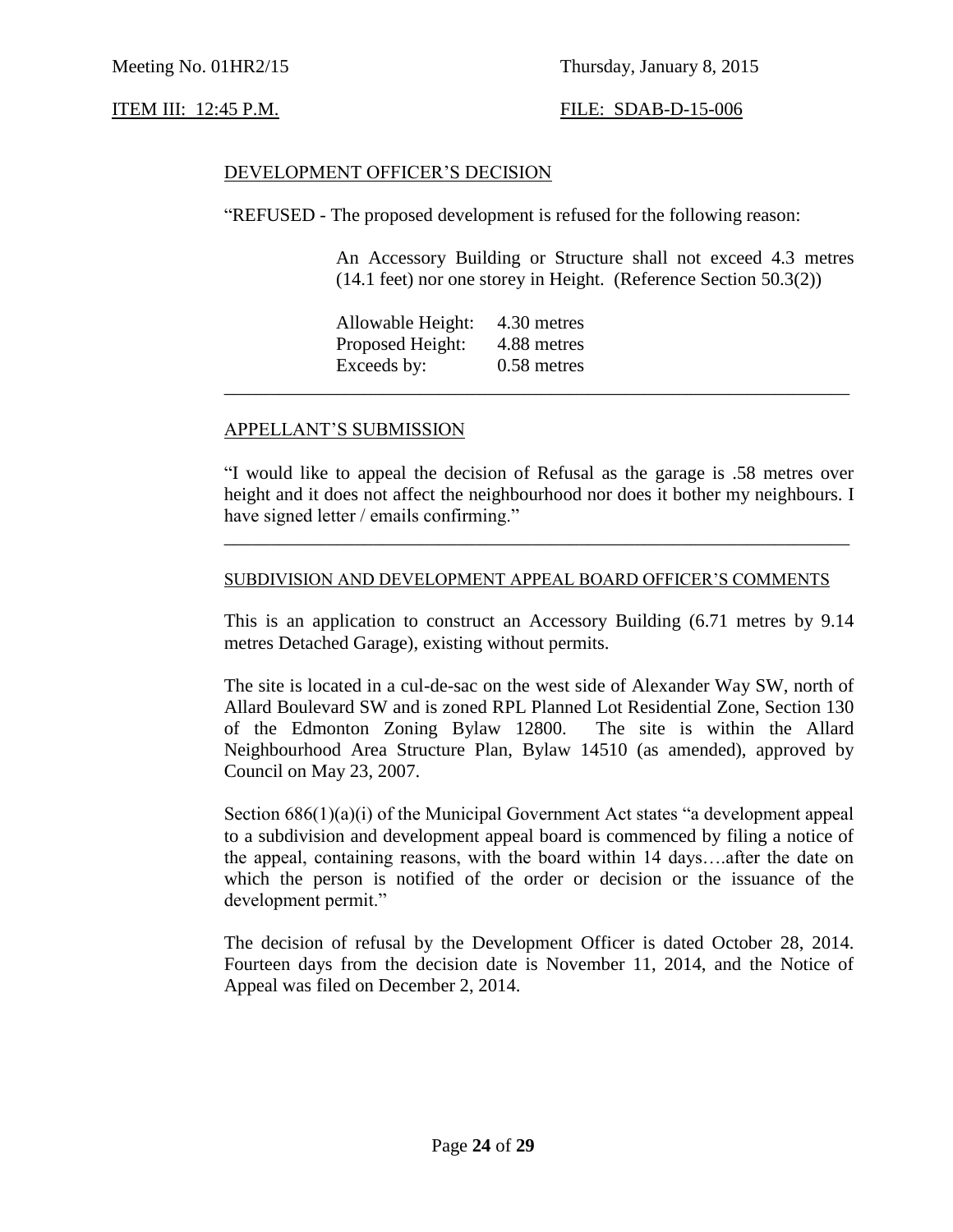#### SUBDIVISION AND DEVELOPMENT APPEAL BOARD OFFICER'S COMMENTS (CONTINUED):

The submitted Site Plan shows that the subject site is an irregular pie-shaped lot. The proposed detached Garage is 9.14 metres by 6.71 metres in size and is located 2.82 metres from the (west) Rear Lot Line, 1.10 metres from the (north) Side Lot Line, and 14.34 metres from the Principal Building to the east. Vehicular access to the proposed detached Garage is from the (west) rear Lane.

The Development Officer has provided the following information:

| Site Area:                          | 643.94 square metres |
|-------------------------------------|----------------------|
| 12 percent allowable Site Coverage: | 77.27 square metres  |
| 28 percent allowable Site Coverage: | 180.30 square metres |
| 40 percent allowable Site Coverage: | 257.58 square metres |
| <b>Existing Principal Building:</b> | 72.58 square metres  |
| Proposed Accessory Building:        | 61.33 square metres  |
| Proposed Total Site Coverage:       | 133.91 square metres |

Section 50.3(3)(a) states the Site Coverage of Accessory Buildings, with or without a Garage Suite, or Structures shall not exceed 12 percent, unless a different standard is prescribed within the regulations contained within the relevant Zone.

Section 110.4(6)(a) states for Single Detached Housing, the maximum total Site Coverage shall not exceed 40 percent, with a maximum of 28 percent for a Principal Building and a maximum of 12 percent for Accessory Buildings.

Section 50.3(2) states an Accessory building or structure shall not exceed 4.3 metres nor one Storey in Height.

### **The Development Officer determined the proposed development is 4.88 metres in Height, which is in excess of the allowable Height by 0.58 metres.**

Under Section 6.1(49), **Height** means, when used with reference to a building or structure, the vertical distance between the horizontal plan through grade and a horizontal plane through:

a. the highest point of the roof in the case of a building with a flat roof or a roof having a slope of less than 20 degrees; and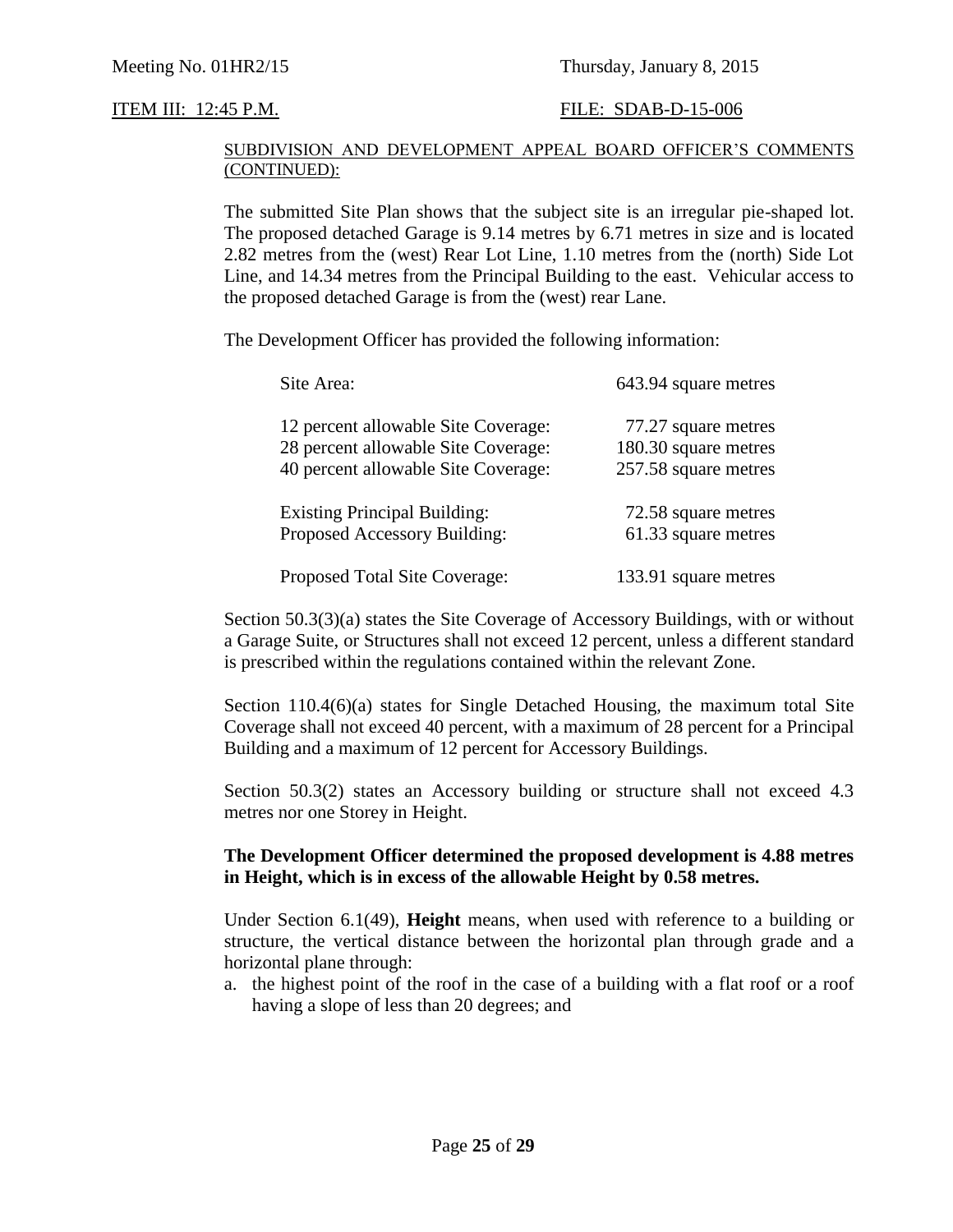### SUBDIVISION AND DEVELOPMENT APPEAL BOARD OFFICER'S COMMENTS (CONTINUED):

b. the average level between eaves and ridges in the case of a pitched, gambrel, mansard or hipped roof, or a roof having a slope of more than 20 degrees; provided that in such cases the ridge line of the rood shall not extend more than 1.5 metres above the maximum permitted building Height of the Zone or in the case of a Garage Suite the maximum permitted building Height in accordance with Section 87 of this Bylaw.



Under Section 6.1(42), **Grade** means a geodetic elevation from which the Height of structure is measured, calculated in accordance with Section 52.

Section 130.1 states the purpose of the Planned Lot Residential Zone is to provide for small lot Single Detached Housing, serviced by both a Public Roadway and a Land that provides the opportunity for more efficient utilization of land in developing neighbourhoods, while maintaining the privacy and independence afforded by Single Detached Housing forms.

The following permit application is listed in the Sustainable Development POSSE system:

| <b>Application</b><br><b>Number</b> | <b>Description</b>                                                                                            | <b>Decision</b> |
|-------------------------------------|---------------------------------------------------------------------------------------------------------------|-----------------|
|                                     | 135194950-001   To construct a single   Approved with<br>detached house with a February 13, 2013.<br>veranda. | conditions      |
|                                     |                                                                                                               |                 |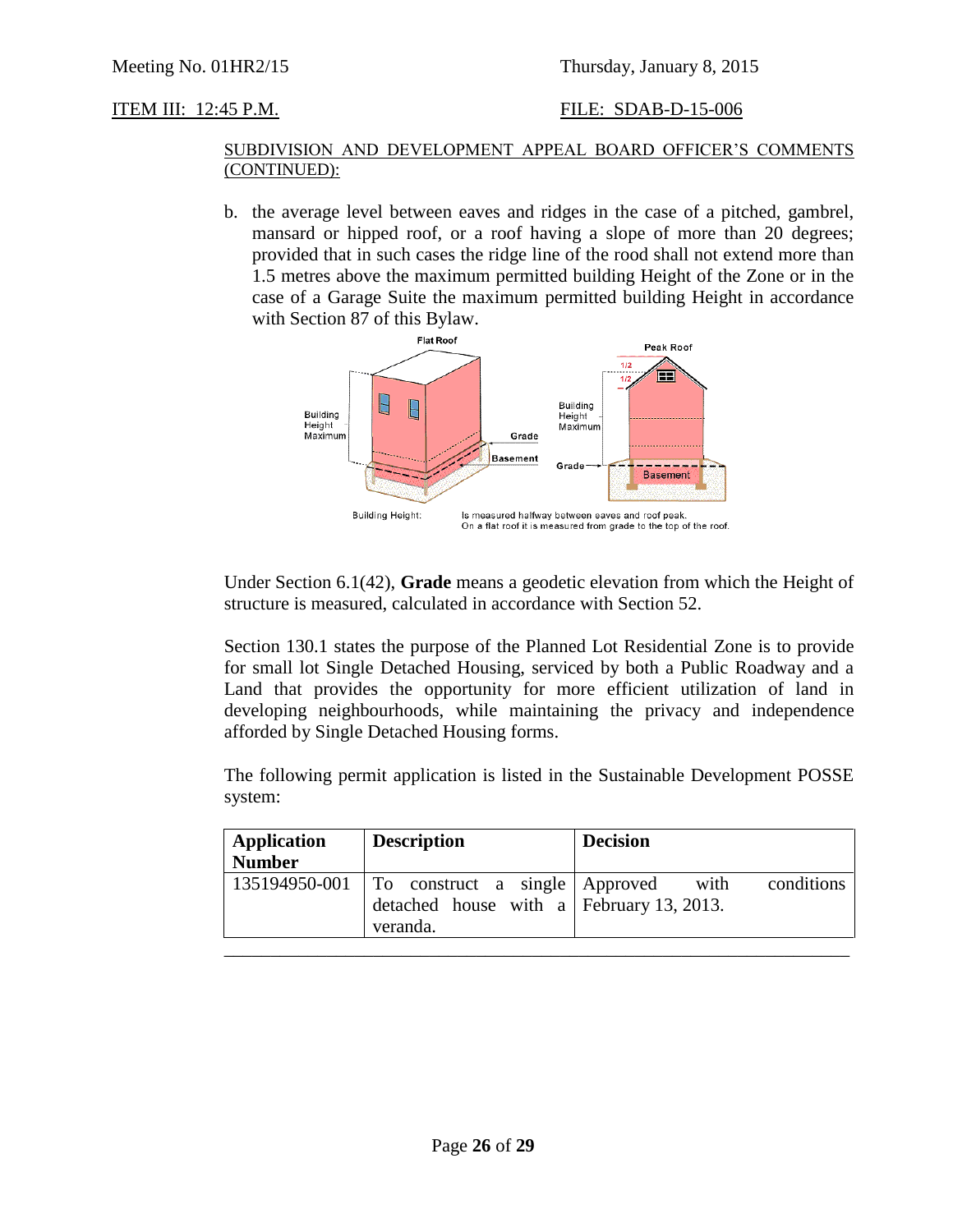### NOTICE TO APPLICANT/APPELLANT

Provincial legislation requires that the Subdivision and Development Appeal Board issue its official decision in writing within fifteen days of the conclusion of the hearing. Bylaw No. 11136 requires that a verbal announcement of the Board's decision shall be made at the conclusion of the hearing of an appeal, but the verbal decision is not final nor binding on the Board until the decision has been given in writing in accordance with the Municipal Government Act.

\_\_\_\_\_\_\_\_\_\_\_\_\_\_\_\_\_\_\_\_\_\_\_\_\_\_\_\_\_\_\_\_\_\_\_\_\_\_\_\_\_\_\_\_\_\_\_\_\_\_\_\_\_\_\_\_\_\_\_\_\_\_\_\_\_\_\_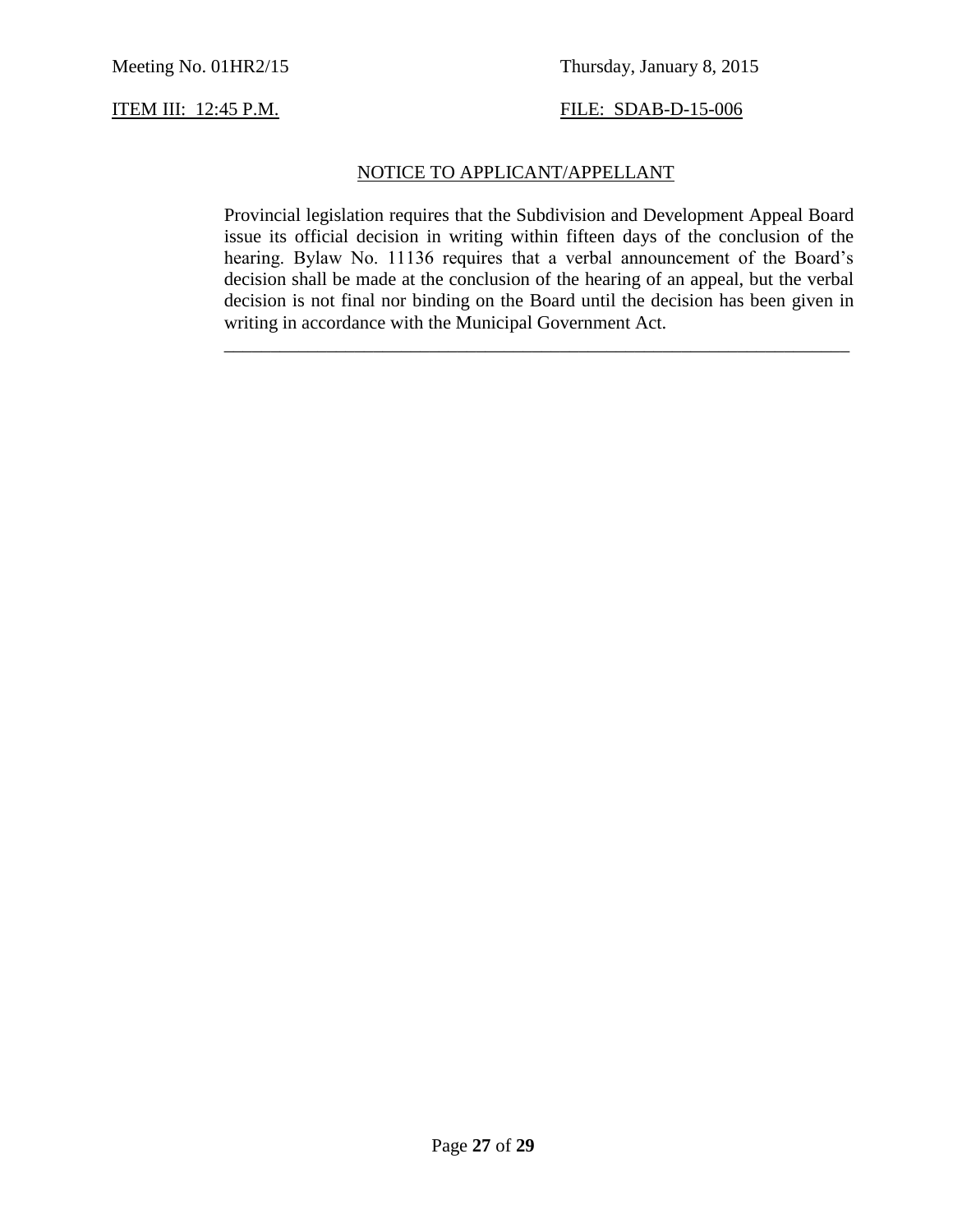